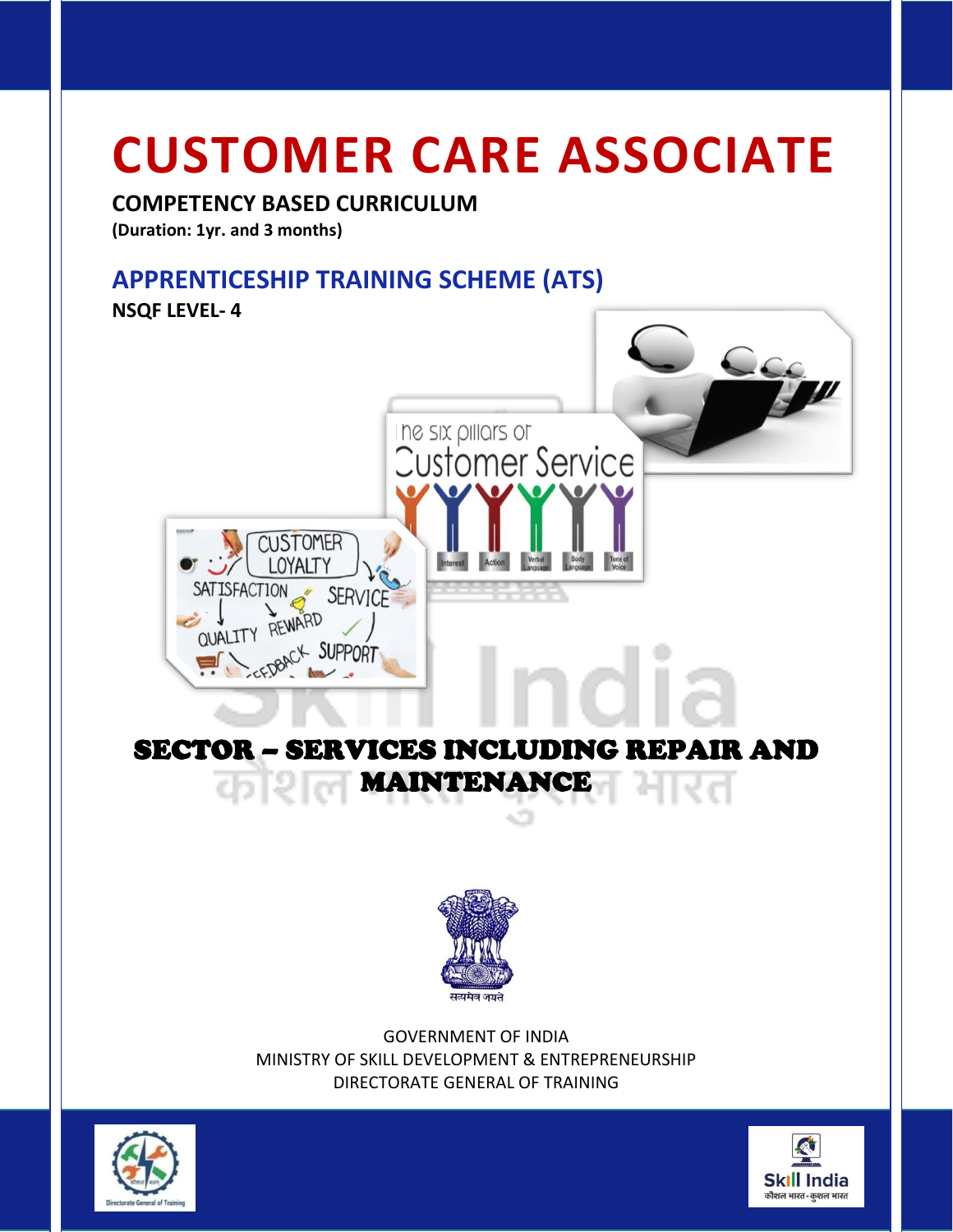**(Revised in 2018)**

#### **APPRENTICESHIP TRAINING SCHEME (ATS)**





# कोशल भारत-कुशल भारत

Developed By

Ministry of Skill Development and Entrepreneurship Directorate General of Training **CENTRAL STAFF TRAINING AND RESEARCH INSTITUTE** EN-81, Sector-V, Salt Lake City, Kolkata – 700 091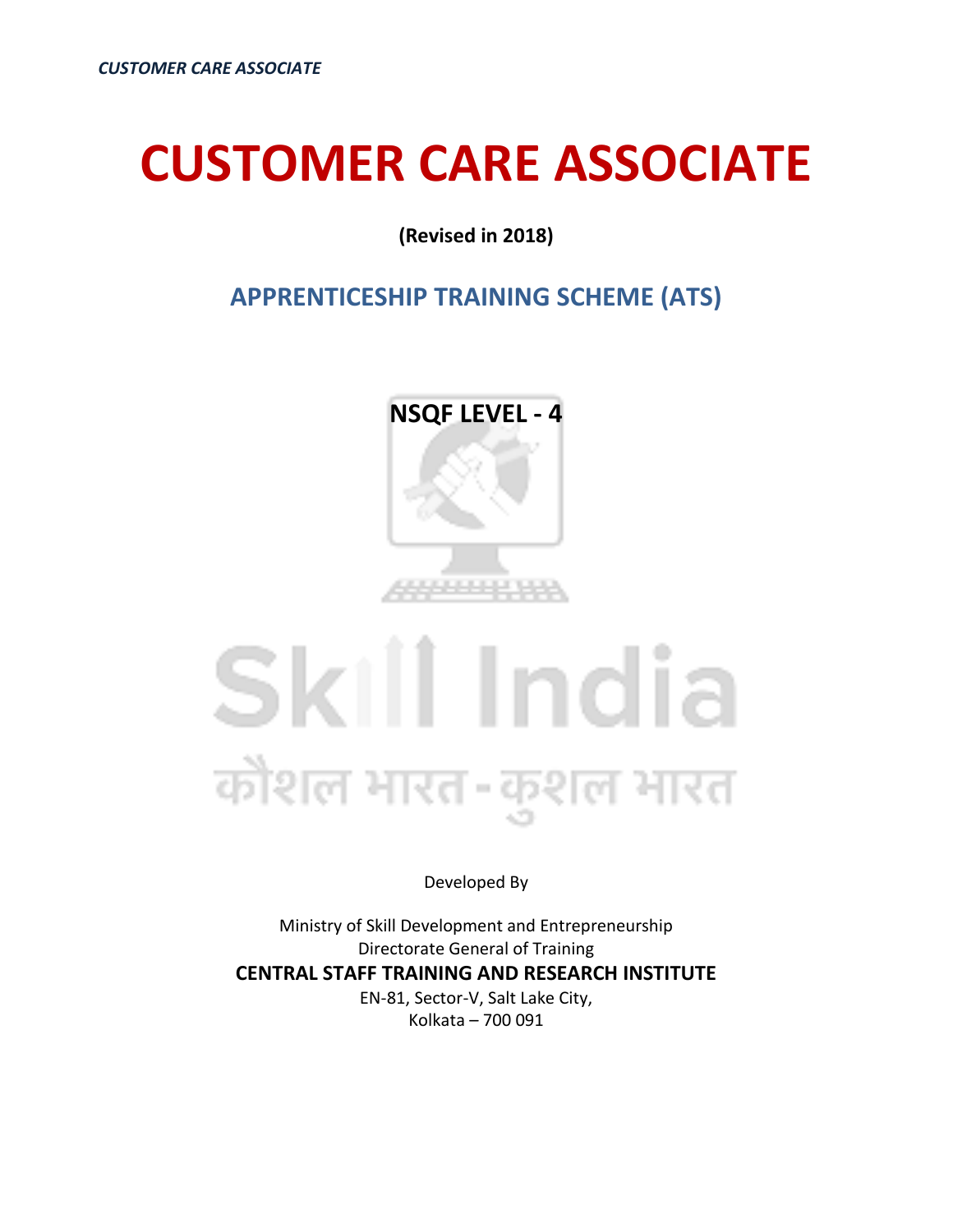The DGT sincerely expresses appreciation for the contribution of the Industry, State Directorate, Trade Experts and all others who contributed in revising the curriculum. Special acknowledgement to the following industries/organizations who have contributed valuable inputs in revising the curricula through their expert members:

- 1. COGENT E-SERVICES PVT LTD,
- 2. KOCHAR TECH PVT LTD
- 3. MINACS

Special acknowledgement is extended by DGT to the following expert members who had contributed immensely in this curriculum.

| SI. | <b>Name &amp; Designation</b>      | Organization                   | <b>Expert Group</b> |
|-----|------------------------------------|--------------------------------|---------------------|
| No. | Sh./Mr./Ms.                        |                                | <b>Designation</b>  |
| 1.  | Shri L K Mukherjee, DDT            | CSTARI, Kolkata                | Expert              |
| 2.  | Shri S A Pandav, RDD               | Vadodara&Surat, Gujarat        | Expert              |
| 3.  | Ms. SonuLuhar, Sr. Executive       | Cogent E-Services Pvt. Ltd     | Expert              |
| 4.  | Mr. TapanJethi, Sr. Executive      | Cogent E-Services Pvt. Ltd     | Expert              |
| 5.  | Mr. JitenShudra, Trainer           | Kochar Tech Pvt. Ltd           | Expert              |
| 6.  | Mr. Harsil Patel, Sr. Executive HR | Kochar Tech Pvt. Ltd           | Expert              |
| 7.  | Mrs. Nila C. Gohil, Principal      | Industrial Training Institute, | Expert              |
|     |                                    | Gotri                          |                     |
| 8.  | Mr. Rikinkumar P. Pancholi, Asst.  | Industrial Training Institute, | Expert              |
|     | Appr. Advisor                      | Karjan                         |                     |

कौशल भारत-कुशल भारत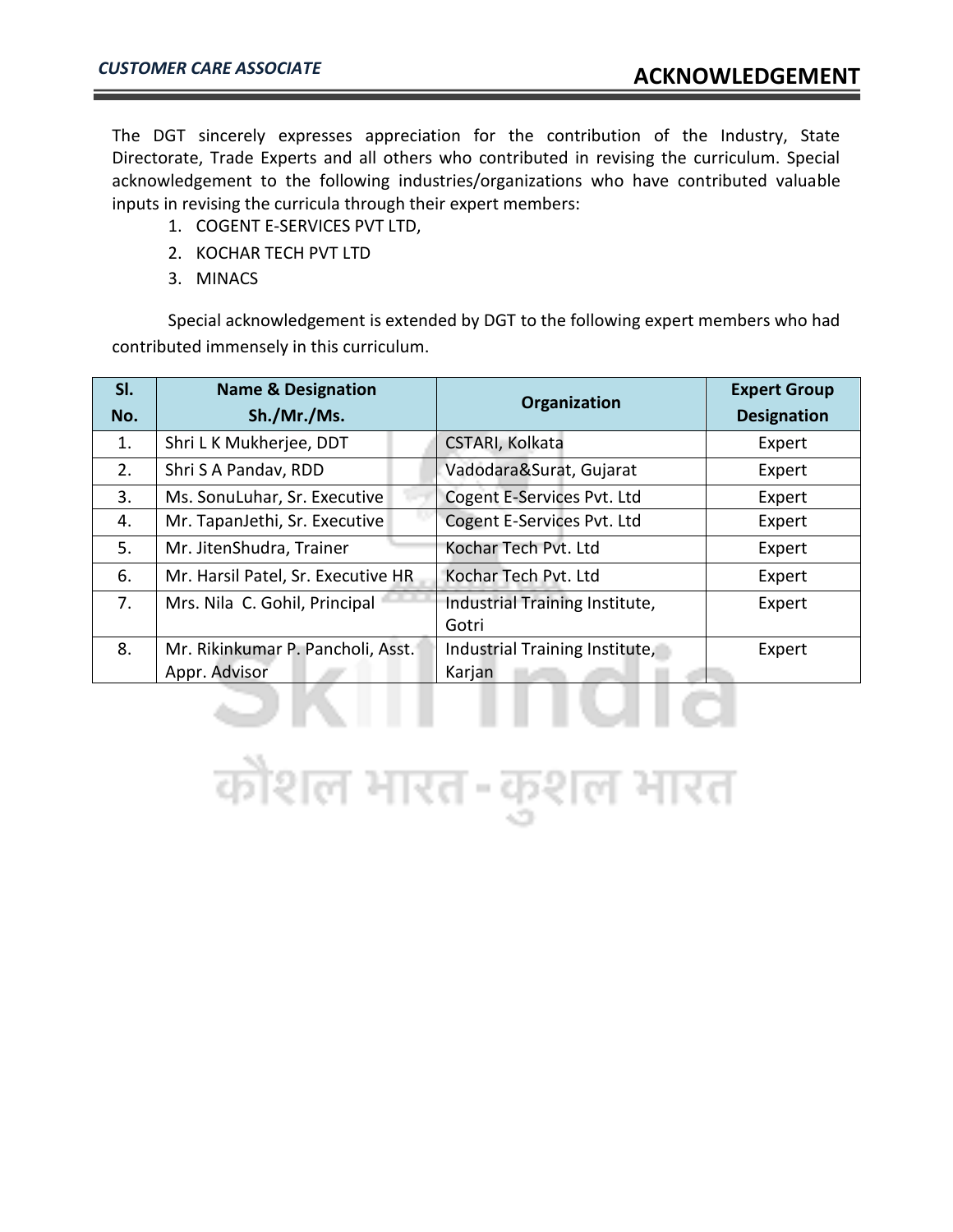| SI. No. | <b>Topics</b>                                               | Page No.  |
|---------|-------------------------------------------------------------|-----------|
| 1.      | Background                                                  | $1 - 2$   |
| 2.      | <b>Training System</b>                                      | $3 - 7$   |
| 3.      | Job Role                                                    | 8         |
| 4.      | NSQF Level Compliance                                       | 9         |
| 5.      | <b>General Information</b>                                  | 10        |
| 6.      | <b>Learning Outcome</b>                                     | $11 - 12$ |
| 7.      | Learning Outcome with Assessment Criteria                   | $13 - 15$ |
| 8.      | Syllabus                                                    | $16 - 18$ |
| 9.      | Syllabus - Core Skill                                       |           |
|         | 9.1 Core Skill - Employability Skill                        | $19 - 22$ |
| 10.     | Details of Competencies (On-Job Training)                   | 23        |
| 11.     | List of Trade Tools & Equipment Basic Training - Annexure I | $24 - 25$ |
| 12.     | Format for Internal Assessment - Annexure II                | 26        |

## Skill India कौशल भारत-कुशल भारत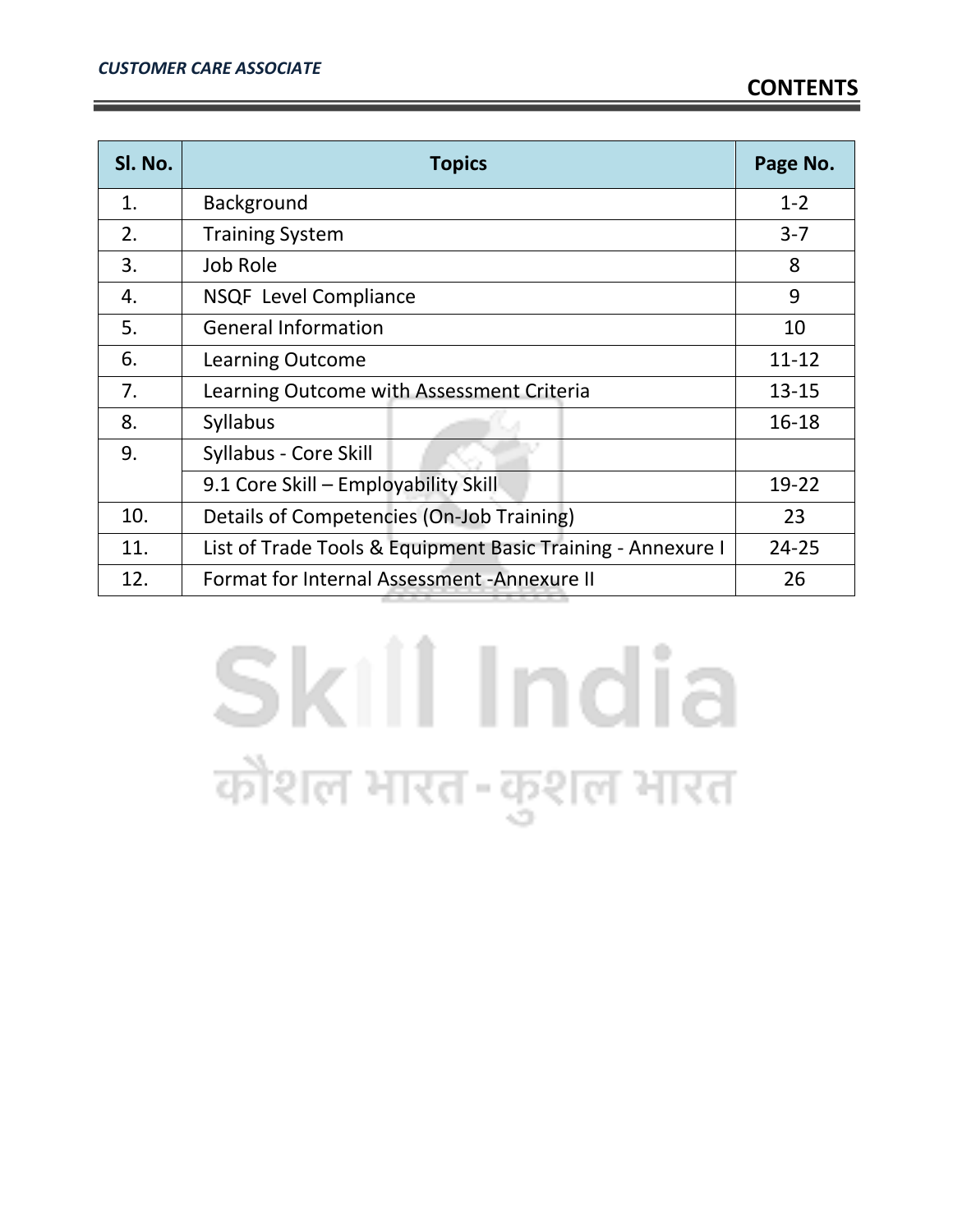#### **1.1 Apprenticeship Training Scheme under Apprentice Act 1961**

The Apprentices Act, 1961 was enacted with the objective of regulating the Programme of training of apprentices in the industry by utilizing the facilities available therein for imparting on-the-job training. The Act makes it obligatory for employers in specified industries to engage apprentices in designated trades to impart Apprenticeship Training on the job in industry to school leavers and person having National Trade Certificate(ITI pass-outs) issued by National Council for Vocational Training (NCVT) to develop skilled manpower for the industry**.** There are four categories of apprentices namely**; trade apprentice, graduate, technician and technician (vocational) apprentices.** 

Qualifications and period of apprenticeship training of **trade apprentices** vary from trade to trade. The apprenticeship training for trade apprentices consists of basic training followed by practical training. At the end of the training, the apprentices are required to appear in a trade test conducted by NCVT and those successful in the trade tests are awarded the National Apprenticeship Certificate.

The period of apprenticeship training for graduate (engineers), technician (diploma holders and technician (vocational) apprentices is one year. Certificates are awarded on completion of training by the Department

#### **1.2 Changes in Industrial Scenario**

Recently we have seen huge changes in the Indian industry. The Indian Industry registered an impressive growth during the last decade and half. The number of industries in India have increased manifold in the last fifteen years especially in services and manufacturing sectors. It has been realized that India would become a prosperous and a modern state by raising skill levels, including by engaging a larger proportion of apprentices, will be critical to success; as will stronger collaboration between industry and the trainees to ensure the supply of skilled workforce and drive development through employment. Various initiatives to build up an adequate infrastructure for rapid industrialization and improve the industrial scenario in India have been taken.

#### **1.3 Reformation**

The Apprentices Act, 1961 has been amended and brought into effect from  $22^{nd}$  December, 2014 to make it more responsive to industry and youth. Key amendments are as given below: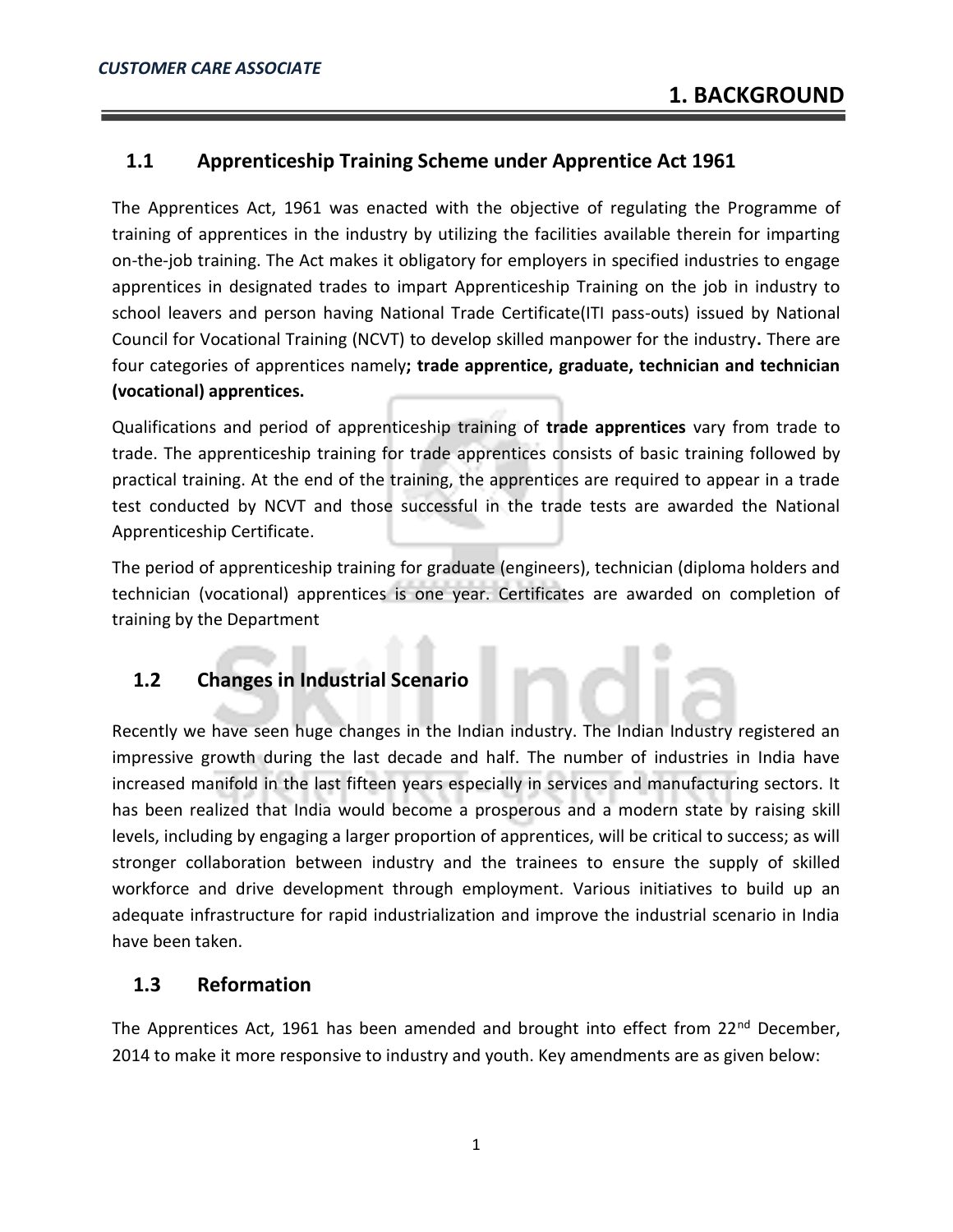- Prescription of number of apprentices to be engaged at establishment level instead of trade-wise.
- Establishment can also engage apprentices in optional trades which are not designated, with the discretion of entry level qualification and syllabus.
- Scope has been extended also to non-engineering occupations.
- Establishments have been permitted to outsource basic training in an institute of their choice.
- The burden of compliance on industry has been reduced significantly.



### Skill India कोशल भारत-कुशल भारत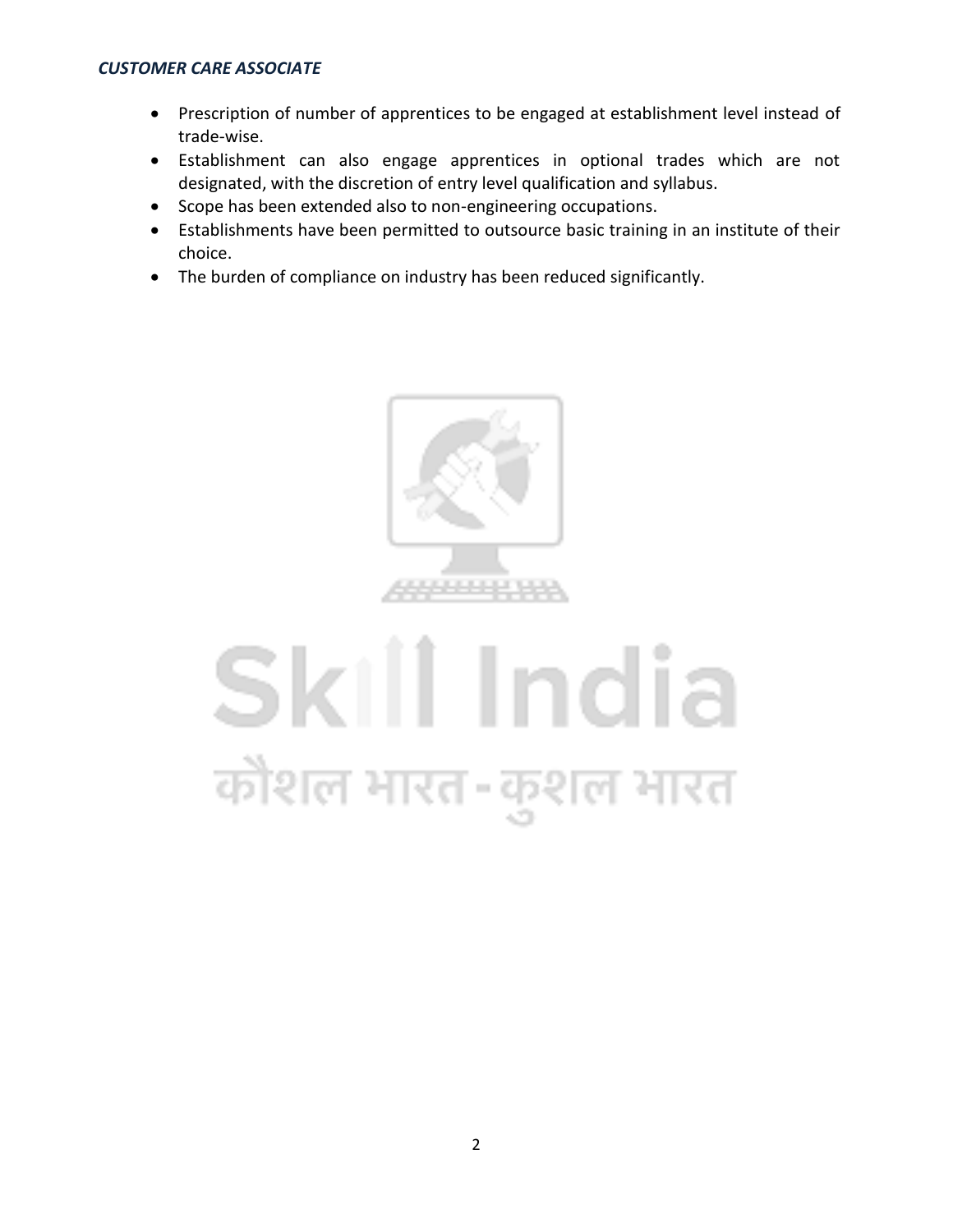#### **2.1 GENERAL**

Directorate General of Training (DGT) under Ministry of Skill Development & Entrepreneurship offers range of vocational training courses catering to the need of different sectors of economy/ Labour market. The vocational training programmes are delivered under aegis of National Council of Vocational Training (NCVT). Craftsman Training Scheme (CTS) and Apprenticeship Training Scheme (ATS) are two pioneer programmes of NCVT for propagating vocational training.

Customer Care Associate trade under ATS is one of the most popular courses delivered nationwide through different industries. The course is of One year and three months (one block) duration. It mainly consists of Domain area and Core area. In the Domain area Trade Theory & Practical impart professional - skills and knowledge, while Core area - and Employability Skills imparts requisite core skills & knowledge and life skills. After passing out the training programme, the trainee is being awarded National Apprenticeship Certificate (NAC) by NCVT having worldwide recognition.

#### **Broadly candidates need to demonstrate that they are able to:**

- Communicating Skills
- Listening the Customer's enquiries, complaints and problem solving
- Conflict Management
- Marketing Skills
- Listening and question asking skill
- Effective call organization and Management
- Demonstration about the new product launch and particular of the specification & Updates.
- Computer Operational Skills
- Internet operational skill
- Perform as Customer Care Associate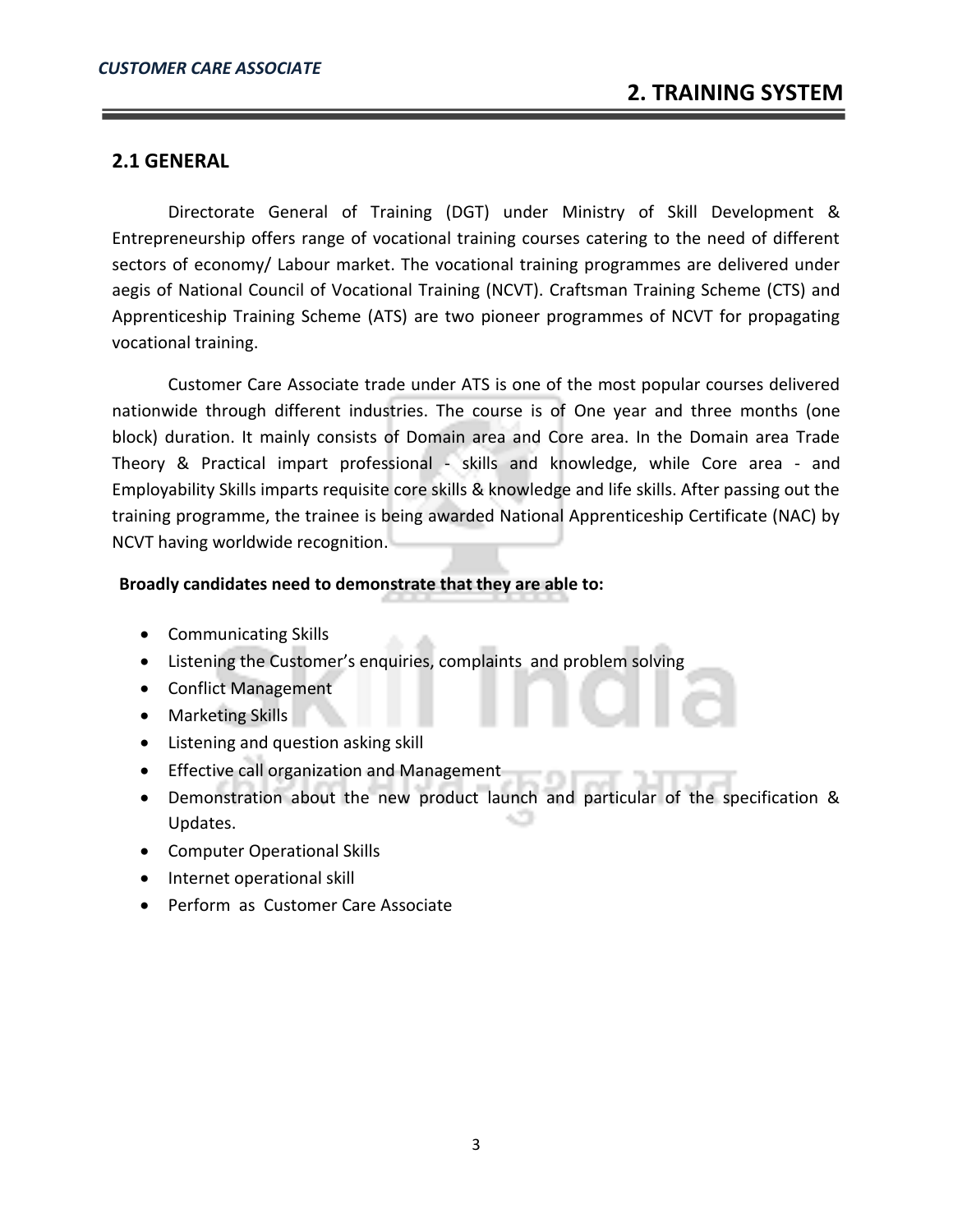#### **2.2 CAREER PROGRESSION PATHWAYS**:

• Indicative pathways for vertical mobility.



#### **2.3 COURSE STRUCTURE:**

Table below depicts the distribution of training hours across various course elements during a period of one year (*Basic Training and On-Job Training*): -

œ

#### **Total training duration details: -**

| Time<br>(in months)                              | $1 - 3$        | $4 - 15$    |
|--------------------------------------------------|----------------|-------------|
| <b>Basic Training</b>                            | <b>Block-1</b> | -----       |
| <b>Practical Training</b><br>(On - job training) | ----           | $Block - I$ |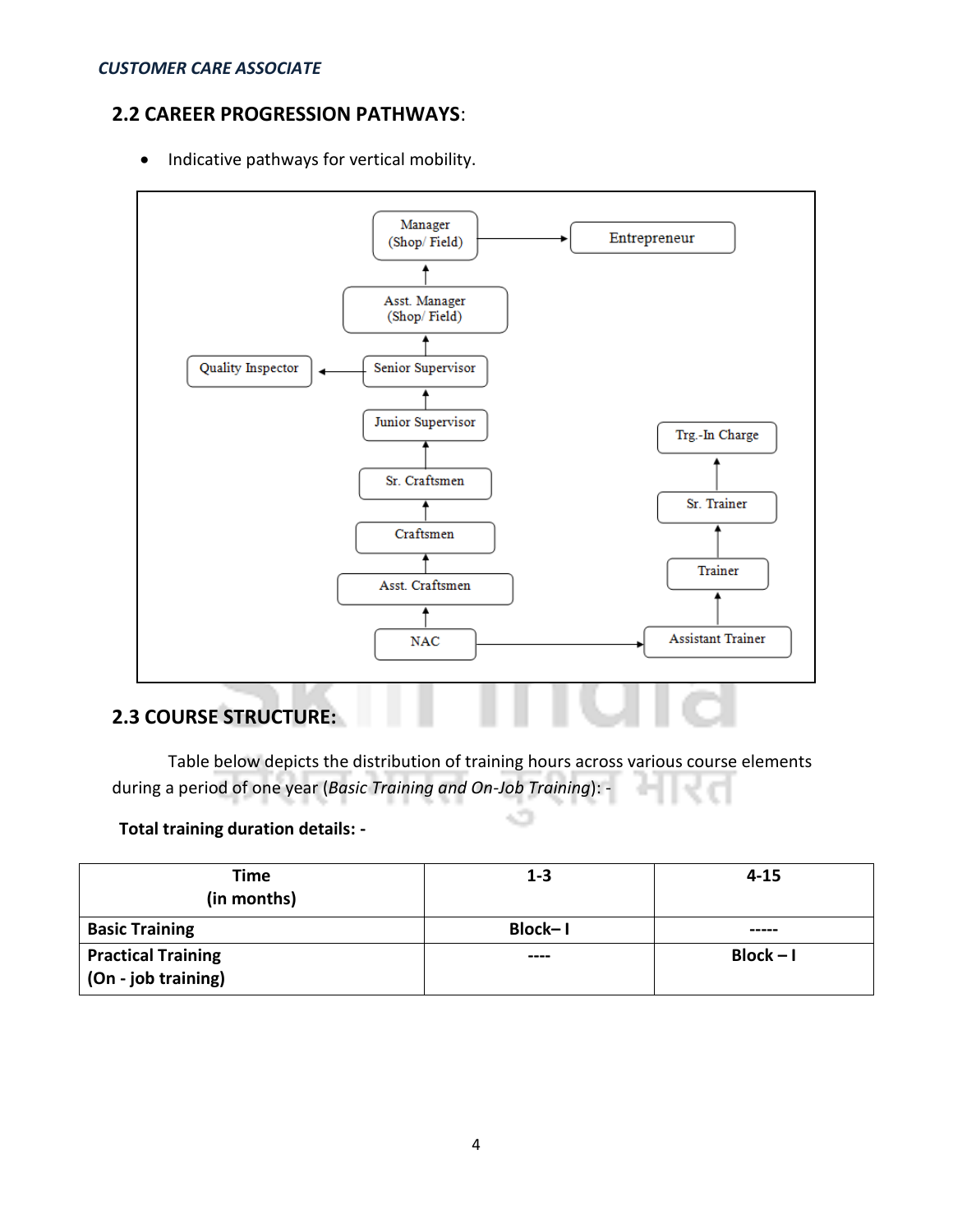#### **A. Basic Training**

For 02 yrs. Course (Non-Engg.):- **Total 03 months:** 03 months in 1styr. Only For 01 yr. Course (Non-Engg):- **Total 03 months:** 03 months in 1st yr.

| SI.<br>No. | <b>Course Element</b>                        | <b>Total Notional Training</b><br><b>Hours</b> |
|------------|----------------------------------------------|------------------------------------------------|
|            |                                              | For 01 yr. course                              |
| 1          | Professional Skill (Trade Practical)         | 270                                            |
| 2          | Professional Knowledge (Trade Theory)        | 120                                            |
| 3          | <b>Employability Skills</b>                  | 110                                            |
|            | <b>Total (including Internal Assessment)</b> | 500                                            |

#### **B. On-Job Training:-**

For 01 yr. Course (Non-Engg.) :- ( **Total 12 months**)

Notional Training Hours for On-Job Training: 2080 Hrs.

#### **C. Total training hours:-**

| C. Total training hours:-      |                       |                        |              |
|--------------------------------|-----------------------|------------------------|--------------|
| <b>Duration</b>                | <b>Basic Training</b> | <b>On-Job Training</b> | <b>Total</b> |
| For 02 yrs. Course (Non-Engg.) | 500 hrs.              | 3640 hrs.              | 4140 hrs.    |
|                                |                       |                        |              |
| For 01 yr. Course (Non-Engg.)  | 500 hrs.              | 2080 hrs.              | 2580 hrs.    |
|                                |                       |                        |              |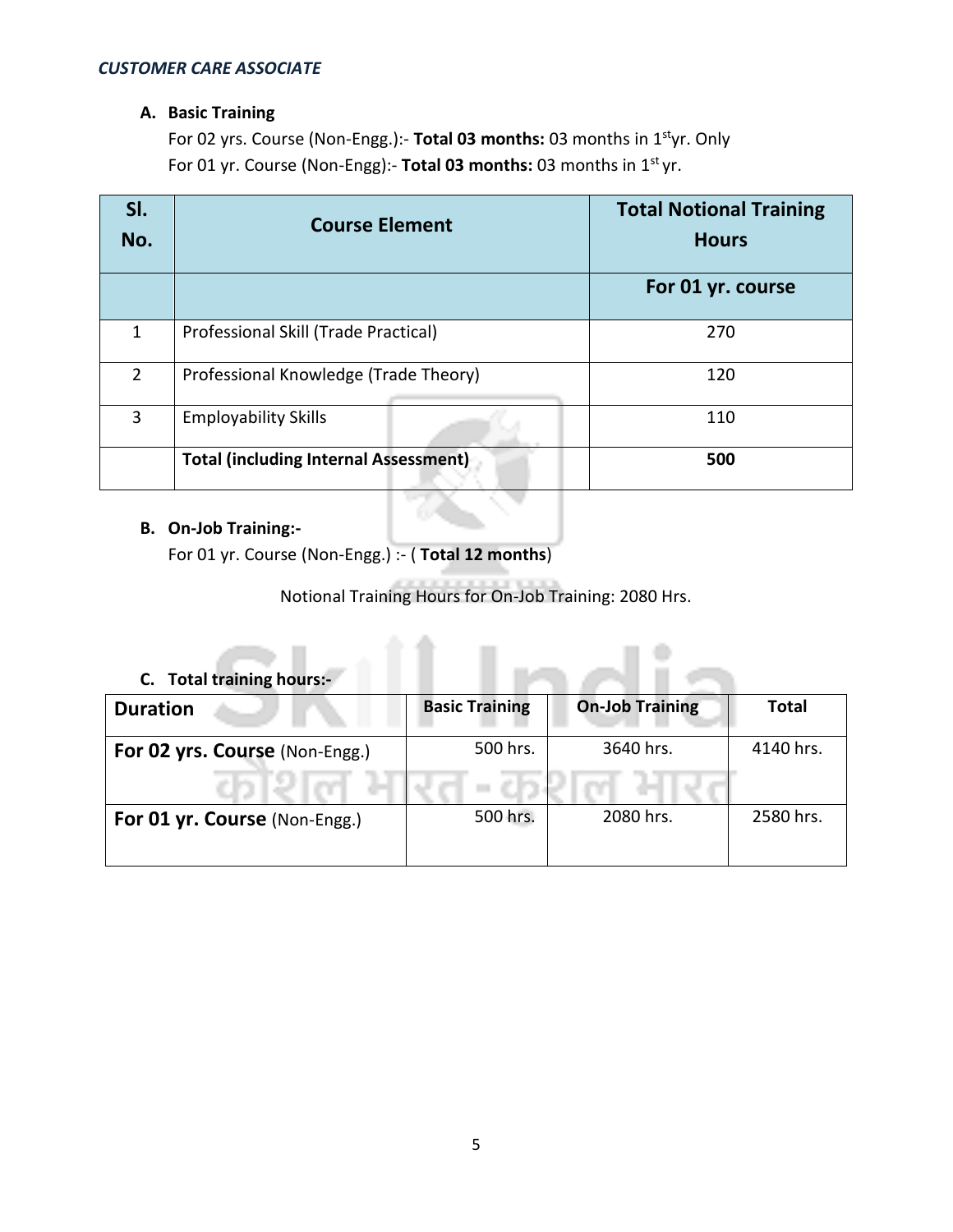#### **2.4 ASSESSMENT & CERTIFICATION:**

The trainee will be tested for his skill, knowledge and attitude during the period of course and at the end of the training programme as notified by Govt of India from time to time. The Employability skills will be tested in first two semesters only.

a) The **Internal assessment** during the period of training will be done by **Formative assessment method** by testing for assessment criteria listed against learning outcomes. The training institute have to maintain individual *trainee portfolio* as detailed in assessment guideline (section-2.4.2). The marks of internal assessment will be as per the template (Annexure – II).

b) The final assessment will be in the form of summative assessment method. The All India Trade Test for awarding NAC will be conducted by NCVT on completion of course as per guideline of Govt of India. The pattern and marking structure is being notified by govt of India from time to time. **The learning outcome and assessment criteria will be basis for setting question papers for final assessment. The examiner during final examination will also check**  individual trainee's profile as detailed in assessment guideline (section-2.4.2) before giving marks for practical examination.

#### **2.4.1 PASS REGULATION**

The minimum pass percent for Practical is 60% & minimum pass percent for Theory subjects 40%. The candidate pass in each subject conducted under all India trade test.

#### **2.4.2 ASSESSMENT GUIDELINE**

Appropriate arrangements should be made to ensure that there will be no artificial barriers to assessment. The nature of special needs should be taken into account while undertaking assessment. Due consideration should be given while assessing for team work, avoidance/reduction of scrap/wastage and disposal of scarp/wastage as per procedure, behavioral attitude, sensitivity to environment and regularity in training. The sensitivity towards OSHE and self-learning attitude are to be considered while assessing competency.

Assessment will be evidence based comprising the following:

- Job carried out in labs/workshop
- Record book/ daily diary
- Answer sheet of assessment
- Viva-voce
- Progress chart
- Attendance and punctuality
- Assignment
- Project work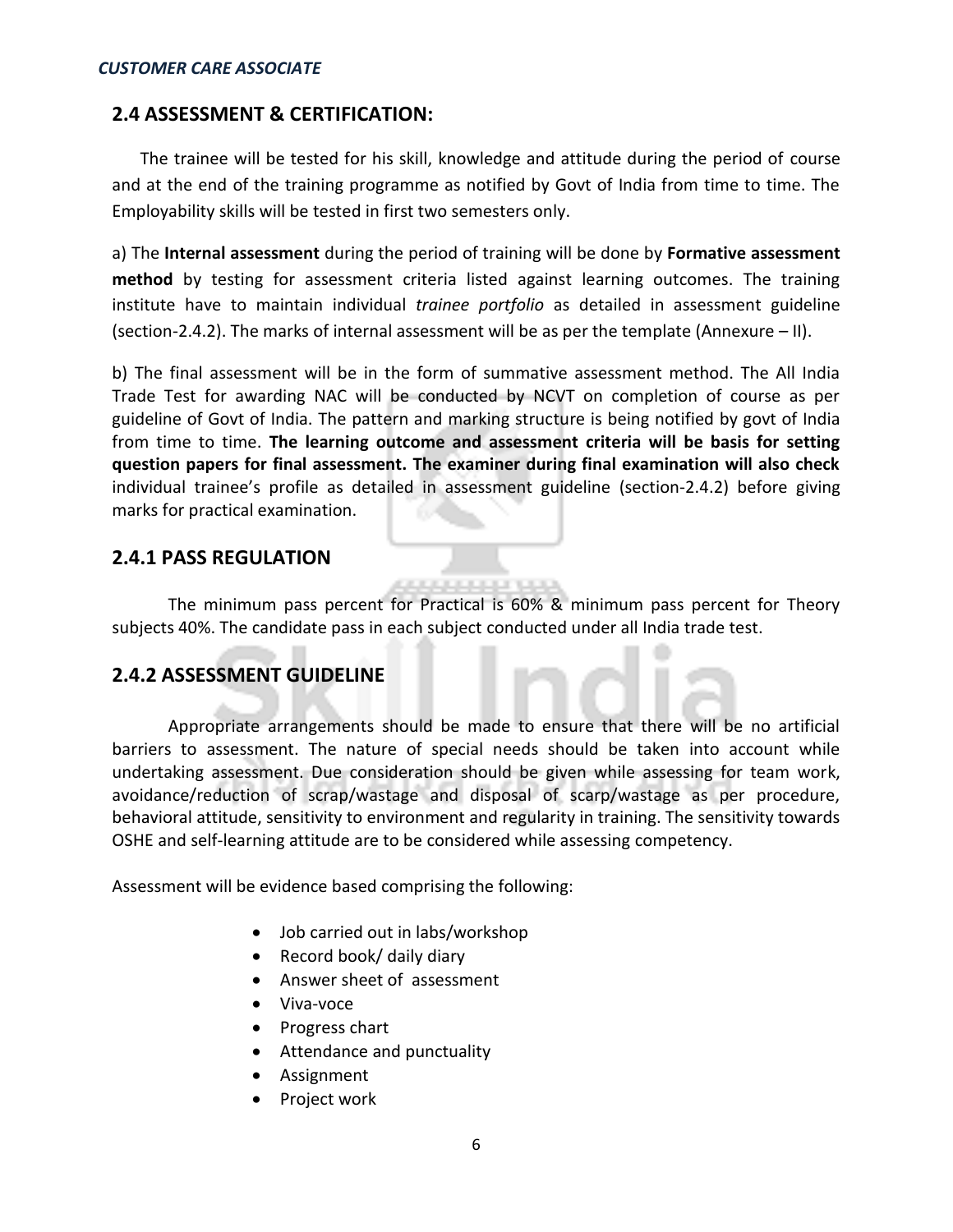Evidences of internal assessments are to be preserved until forthcoming semester examination for audit and verification by examination body. The following marking pattern to be adopted while assessing:

| <b>Performance Level</b>                                                                                                                                                                                                                                                                                             | <b>Evidence</b>                                                                                                                                                                                                                                                                                                                                                                   |  |
|----------------------------------------------------------------------------------------------------------------------------------------------------------------------------------------------------------------------------------------------------------------------------------------------------------------------|-----------------------------------------------------------------------------------------------------------------------------------------------------------------------------------------------------------------------------------------------------------------------------------------------------------------------------------------------------------------------------------|--|
| (a) Weightage in the range of 60 -75% to be allotted during assessment                                                                                                                                                                                                                                               |                                                                                                                                                                                                                                                                                                                                                                                   |  |
| performance in this grade, the<br>For<br>candidate with occasional guidance and<br>showing due regard for safety procedures<br>and practices, has produced work which<br>demonstrates attainment of an acceptable<br>standard of craftsmanship.                                                                      | Demonstration of good skill in the use of<br>hand tools, machine tools and workshop<br>equipment<br>Below 70% tolerance dimension/accuracy<br>achieved while undertaking different work<br>with those demanded by the<br>component/job/set standards.<br>A fairly good level of neatness and<br>consistency in the finish<br>Occasional support in completing the<br>project/job. |  |
| (b) Weightage in the range of above 75% - 90% to be allotted during assessment                                                                                                                                                                                                                                       |                                                                                                                                                                                                                                                                                                                                                                                   |  |
| For this grade, the candidate, with little<br>guidance and showing due regard for<br>safety procedures and<br>practices,<br>has<br>produced<br>work<br>which<br>demonstrates<br>attainment of a reasonable standard of<br>craftsmanship.<br>(c) Weightage in the range of above 90% to be allotted during assessment | Good skill levels in the use of hand tools,<br>machine tools and workshop equipment<br>70-80% tolerance dimension/accuracy<br>achieved while undertaking different work<br>with those demanded by the<br>component/job/set standards.<br>A good level of neatness and consistency in<br>the finish<br>Little support in completing the project/job                                |  |
| performance in this grade, the<br>For<br>candidate, with minimal or no support in<br>organization and execution and with due<br>regard for safety procedures and practices,<br>has produced work which demonstrates<br>attainment<br>of<br>high<br>standard<br>of<br>a<br>craftsmanship.                             | High skill levels in the use of hand tools,<br>machine tools and workshop equipment<br>Above 80% tolerance dimension/accuracy<br>achieved while undertaking different work<br>with those demanded by the<br>component/job/set standards.<br>A high level of neatness and consistency in<br>the finish.<br>Minimal or no support in completing the<br>project.                     |  |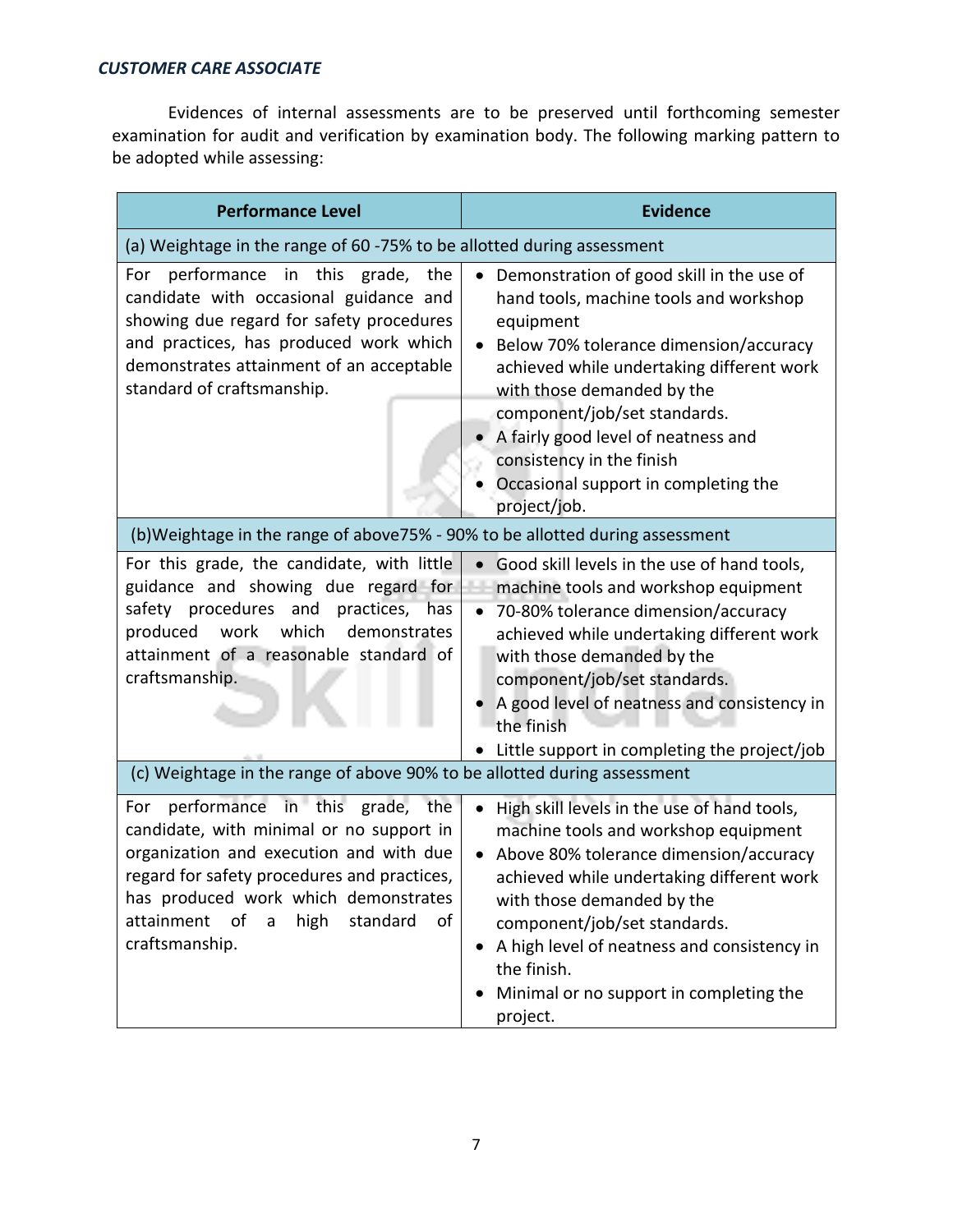#### **Brief description of Job roles:**

CUSTOMER CARE ASSOCIATE; Investigates and resolves customers' inquiries/ Request/ Complaint concerning merchandise, service, billing, or credit rating. Examines pertinent information to determine accuracy of customer's complaints and responsibility for Resolve errors. Notifies customers and appropriate personnel of findings, adjustments, and recommendations, such as exchange of merchandise, refund of money, credit to customer's accounts, or adjustment to customer's bills. Reviews claims, adjustments with dealer, Main Object for Customer care is Satisfy customer Need which arise as Query/Request/Complaint, Make to customer Happy + Satisfied=Delight.

Reference NCO 2015:

- i) 4225.9900 Inquiry Clerks, Other
- ii) 4225.0100 Complaint Attending Clerk/Customer Service Desk/Customer Service Executive

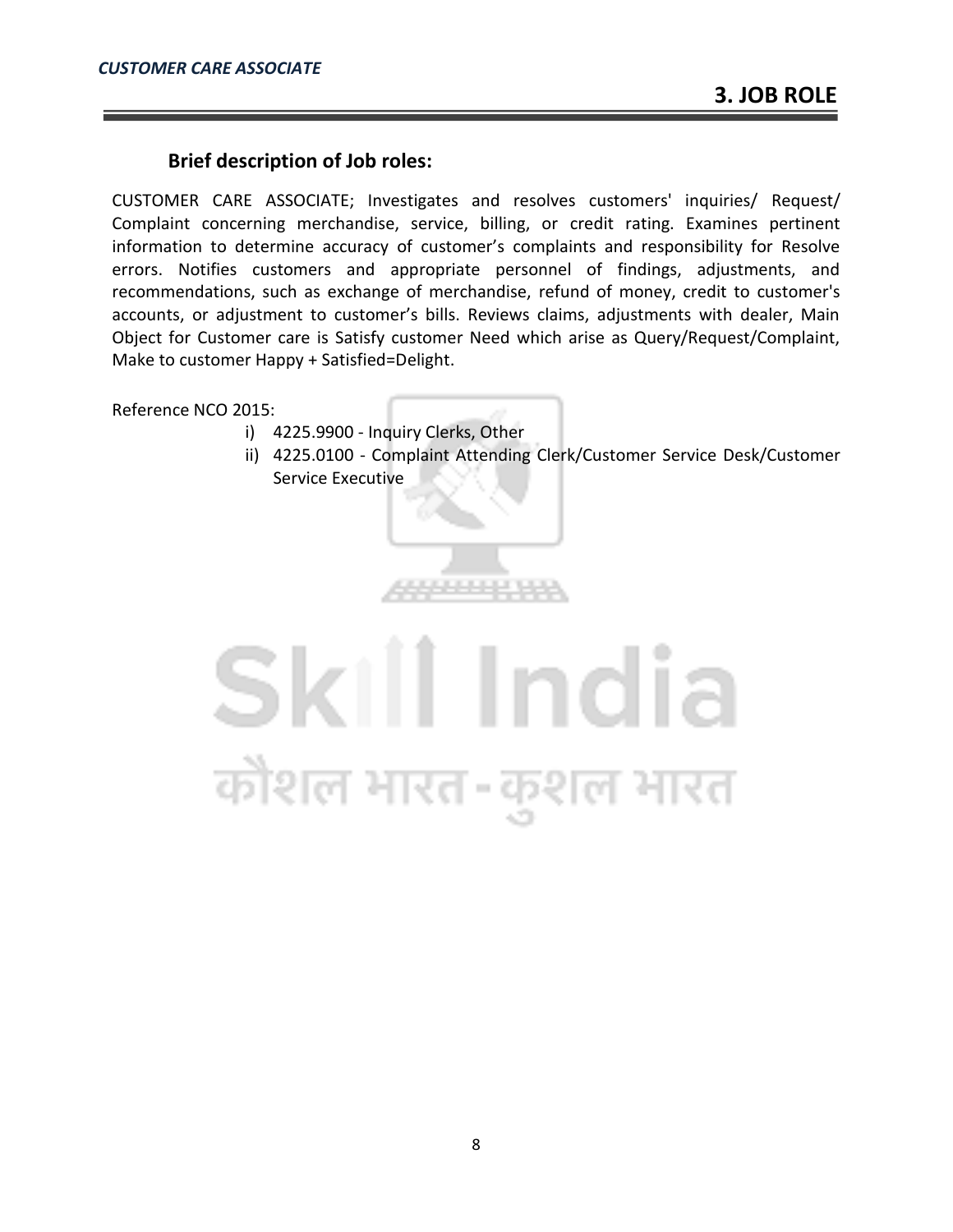NSQF level for CUSTOMER CARE ASSOCIATE trade under ATS: **Level 4**

As per notification issued by Govt. of India dated- 27.12.2013 on National Skill Qualification Framework total 10 (Ten) Levels are defined.

Each level of the NSQF is associated with a set of descriptors made up of five outcome statements, which describe in general terms, the minimum knowledge, skills and attributes that a learner needs to acquire in order to be certified for that level.

Each level of the NSQF is described by a statement of learning outcomes in five domains, known as level descriptors. These five domains are:

- a. Process
- b. Professional knowledge,
- c. Professional skill,
- d. Core skill and
- e. Responsibility.

The Broad Learning outcome of Customer Care Associate trade under ATS mostly matches with the Level descriptor at Level- 4.

五、五、

The NSQF level-4 descriptor is given below:

| <b>LEVEL</b> | <b>Process required</b> | <b>Professional</b><br>knowledge | <b>Professional</b><br>skill | <b>Core skill</b> | <b>Responsibility</b>     |
|--------------|-------------------------|----------------------------------|------------------------------|-------------------|---------------------------|
| Level 4      | Work in familiar,       | Factual                          | <b>Recall and</b>            | Language to       | <b>Responsibility for</b> |
|              | predictable,            | knowledge                        | demonstrate                  | communicate       | own work and              |
|              | routine, situation      | of field of                      | practical skill,             | written or oral,  | learning.                 |
|              | of clear choice.        | knowledge                        | routine and                  | with required     |                           |
|              |                         | or study                         | repetitive in                | clarity, skill to |                           |
|              |                         |                                  | narrow range of              | basic Arithmetic  |                           |
|              |                         |                                  | application,                 | and algebraic     |                           |
|              |                         |                                  | using                        | principles, basic |                           |
|              |                         |                                  | appropriate rule             | understanding of  |                           |
|              |                         |                                  | and                          | social political  |                           |
|              |                         |                                  | tool, using                  | and natural       |                           |
|              |                         |                                  | quality                      | environment.      |                           |
|              |                         |                                  | concepts                     |                   |                           |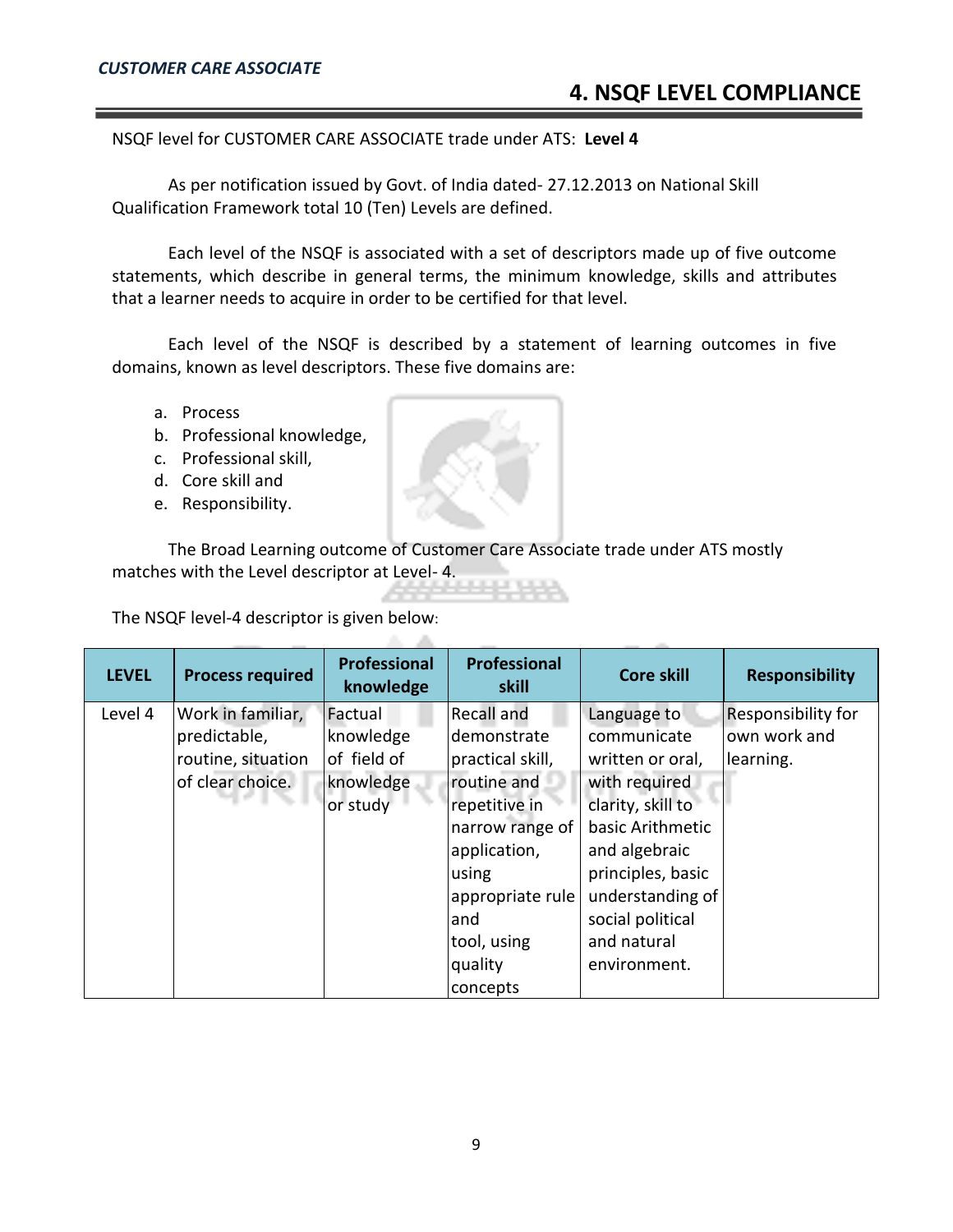| <b>Name of the Trade</b>                | <b>CUSTOMER CARE ASSOCIATE</b>                                    |
|-----------------------------------------|-------------------------------------------------------------------|
| <b>NCO-2015</b>                         | 4225.9900                                                         |
|                                         | 4225.0100                                                         |
| <b>NSQF Level</b>                       | Level $-4$                                                        |
| <b>Duration of Apprenticeship</b>       |                                                                   |
| <b>Training</b>                         | 3 months+ One year (01 Block of 15 month duration).               |
| (Basic Training + On-Job Training)      |                                                                   |
| <b>Duration of Basic Training</b>       | a) Block $-I$ : 3 months                                          |
|                                         | <b>Total duration of Basic Training: 3 months</b>                 |
| <b>Duration of On-Job Training</b>      | a) Block-I: 12 months                                             |
|                                         | <b>Total duration of Practical Training: 12 months</b>            |
| <b>Entry Qualification</b>              | Passed 10th class examination under 10+2system of education       |
|                                         | or its equivalent.                                                |
| <b>Selection of Apprentices</b>         | The apprentices will be selected as per Apprenticeship Act        |
|                                         | amended time to time.                                             |
| <b>Instructors Qualification for</b>    | As per ITI instructors qualifications as amended time to time for |
| <b>Basic Training</b>                   | the specific trade.                                               |
| Infrastructure for basic training       | As per related trade of ITI.                                      |
|                                         |                                                                   |
| Examination                             | The internal examination/ assessment will<br>held<br>be<br>on     |
|                                         | completion of each block.                                         |
|                                         | Final examination for all subjects will be held at the end of     |
|                                         | course and same will be conducted by NCVT.                        |
| <b>Rebate to Ex-ITI Trainees</b>        | NIL.                                                              |
| <b>CTS trades eligible for Customer</b> |                                                                   |
| <b>Care Associate Apprenticeship</b>    | <b>NA</b>                                                         |

#### *Note:*

- *Industry may impart training as per above time schedule for different block, however this is not fixed. The industry may adjust the duration of training considering the fact that all the components under the syllabus must be covered. However the flexibility should be given keeping in view that no safety aspects is compromised.*
- *For imparting Basic Training the industry to tie-up with ITIs having such specific trade and affiliated to NCVT.*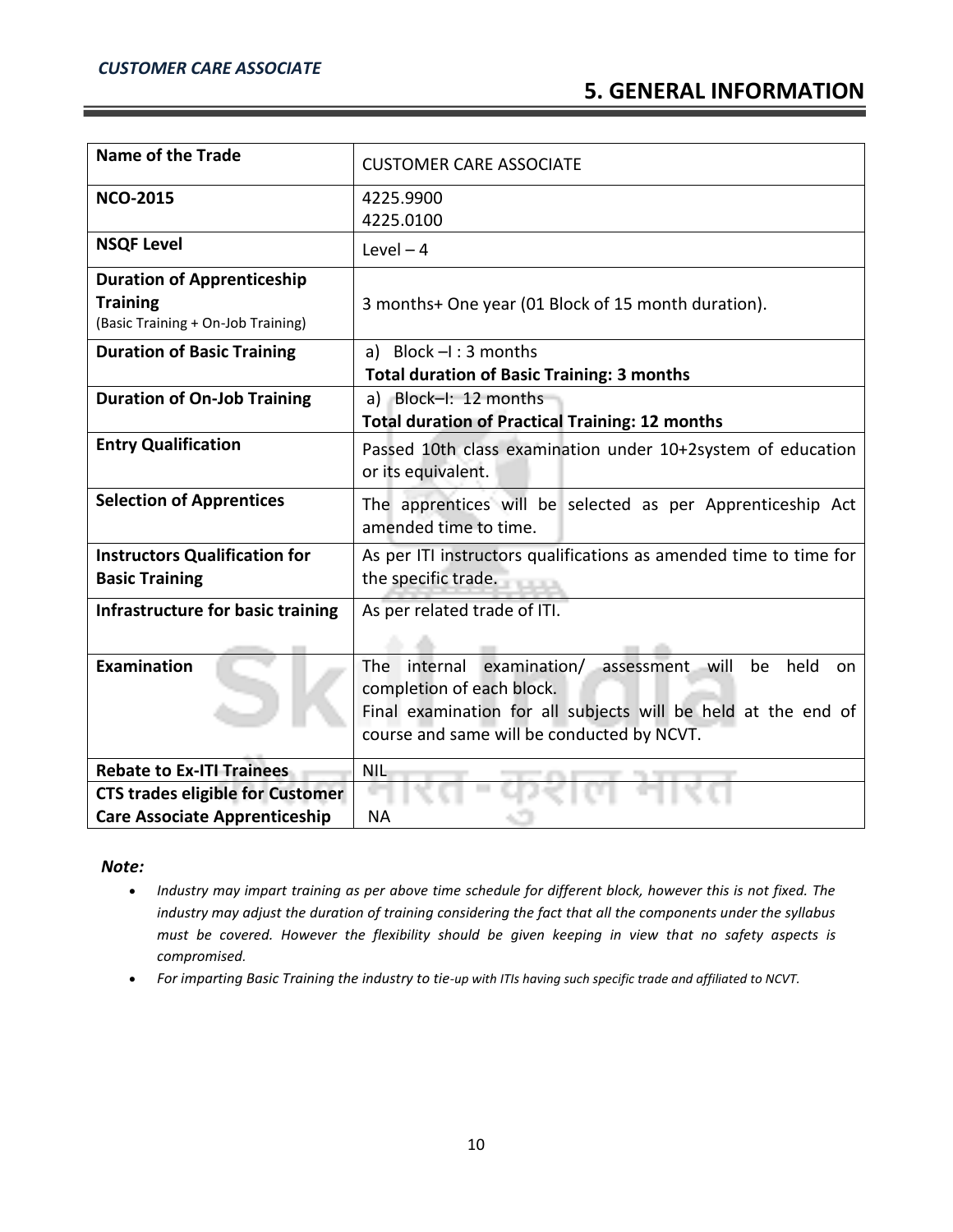#### **6.1 GENERIC LEARNING OUTCOME**

The following are minimum broad Common Occupational Skills/ Generic Learning Outcome after completion of the CUSTOMER CARE ASSOCIATE course of 01 year and 03 months duration under ATS.

- 1. Recognize & comply safe working practices, environment regulation and housekeeping.
- 2. Select and ascertain measuring instrument and measure dimension of components and record data.
- 3. Explain the concept in productivity, quality tools, and labour welfare legislation and apply such in day to day work to improve productivity & quality.
- 4. Explain energy conservation, global warming and pollution and contribute in day to day work by optimally using available resources.
- 5. Explain personnel finance, entrepreneurship and manage/organize related task in day to day work for personal & societal growth.
- 6. Plan and organize the work related to the occupation.

#### **6.2 SPECIFIC LEARNING OUTCOME**

#### **Block – I**

- 1. Application Introduction and System Practice, Role play
- 2. Career growth in BPO & KPO(Bottom Level ,Middle Level, Top Level Management)(Executive, Sr. Executive/ Team Leader/ Manager/ AGM/ DGM/AVP/VP/ Director growth point should be covered under the Orientation programme
- 3. Function & Roles in BPO Department (HR/IT/Admin/Operations/Training/ Quality/ MIS)(Internal Job Posting)
- 4. Team Meeting , Group Discussion(Take Some Suggestion From Associate how we make our work easy and if any change require for make easy)
- 5. Understanding about the new product launch and particular of the specification & Updates.
- 6. Practice on call listening and video demonstration with role play
- 7. Practice on Listening and question asking skill, Concentration on performance with role play.
- 8. Practice on mock call and telephone etiquette.
- 9. Team, Performance & Time Management. (Example, Share the performance and instruct them to correct and need to provide proper attention on weaker part).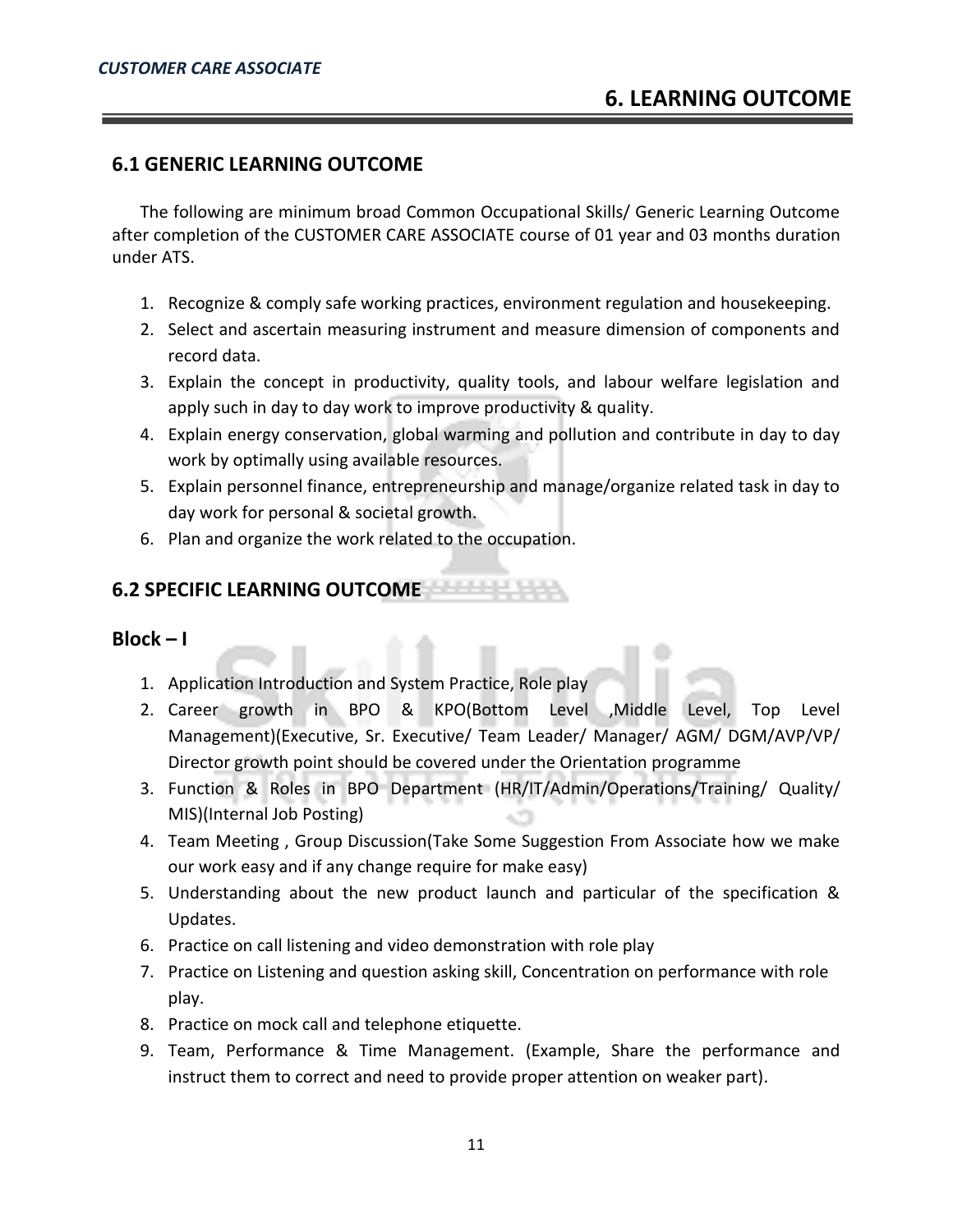10. Weekly Product & Process Knowledge Test(Take Test on New Update and check current Knowledge of associates).

*NOTE: Learning outcomes are reflection of total competencies of a trainee and assessment will be carried out as per assessment criteria.*



### Skill India कौशल भारत-कुशल भारत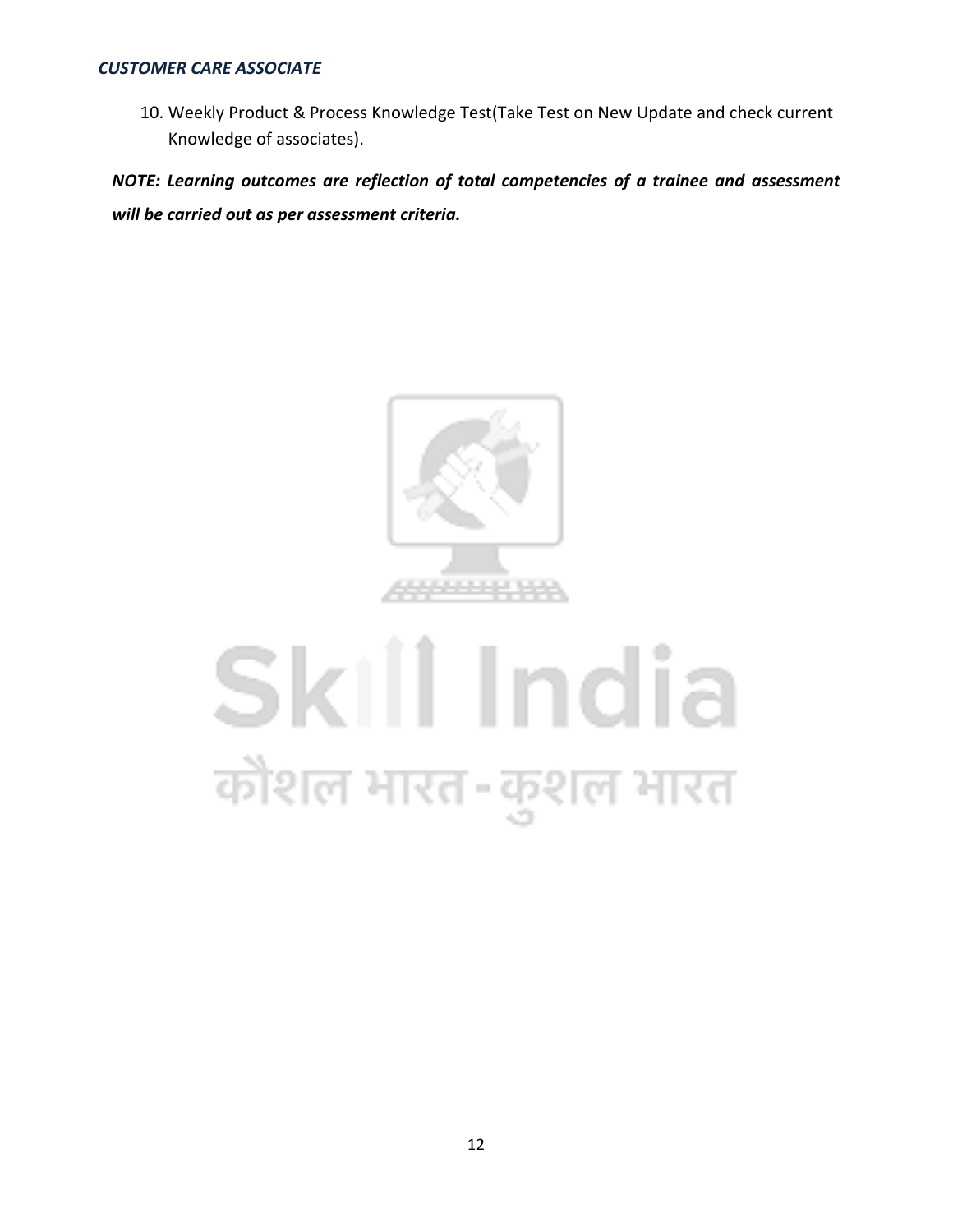#### **7. LEARNING OUTCOME WITH ASSESSMENT CRITERIA**

| <b>GENERIC LEARNING OUTCOME</b>                                                     |                                                                                                                                                                                                                     |  |
|-------------------------------------------------------------------------------------|---------------------------------------------------------------------------------------------------------------------------------------------------------------------------------------------------------------------|--|
| <b>LEARNING OUTCOMES</b>                                                            | <b>ASSESSMENT CRITERIA</b>                                                                                                                                                                                          |  |
| 1.<br>Recognize & comply safe<br>working<br>practices,<br>environment<br>regulation | 1.1<br>Follow and maintain procedures to achieve a safe<br>working environment in line with occupational health<br>and safety regulations and requirements.                                                         |  |
| and housekeeping.                                                                   | Recognize and report all unsafe situations according to<br>1.2<br>site policy.                                                                                                                                      |  |
|                                                                                     | 1.3<br>Identify and take necessary precautions on fire and<br>safety hazards and report according to site policy and<br>procedures.                                                                                 |  |
|                                                                                     | handle<br>off<br>1.4<br>Identify,<br>and<br>dispose<br>store<br>dangerous/unsalvageable<br>goods<br>and<br>substances<br>according to site policy and procedures following<br>safety regulations and requirements.  |  |
|                                                                                     | Identify and observe site policies and procedures in<br>1.5<br>regard to illness or accident.                                                                                                                       |  |
|                                                                                     | 1.6<br>Identify safety alarms accurately.                                                                                                                                                                           |  |
|                                                                                     | 1.7<br>Report supervisor/ Competent of authority in the event<br>of accident or sickness of any staff and record accident<br>details<br>correctly according to site accident/injury<br>procedures.                  |  |
|                                                                                     | Identify<br>observe<br>1.8<br>and<br>site -<br>evacuation<br>procedures<br>according to site policy.<br>1.9<br>Identify Personal Productive Equipment (PPE) and use<br>the same as per related working environment. |  |
|                                                                                     | 1.10<br>Identify basic first aid and use them under different<br>circumstances.                                                                                                                                     |  |
|                                                                                     | 1.11<br>Identify different fire extinguisher and use the same as<br>per requirement.                                                                                                                                |  |
|                                                                                     | 1.12<br>Identify environmental<br>pollution & contribute<br>to<br>avoidance of same.                                                                                                                                |  |
|                                                                                     | 1.13<br>Take opportunities to use energy and materials in an<br>environmentally friendly manner                                                                                                                     |  |
|                                                                                     | 1.14<br>Avoid waste and dispose waste as per procedure                                                                                                                                                              |  |
|                                                                                     | 1.15<br>Recognize different components of 5S and apply the<br>same in the working environment.                                                                                                                      |  |
|                                                                                     |                                                                                                                                                                                                                     |  |
| 2.<br>Select<br>ascertain<br>and<br>measuring instrument and<br>dimension           | 2.1<br>Select appropriate measuring instruments such as<br>micrometers, verniercalipers, dial gauge, bevel protector                                                                                                |  |
| of<br>measure<br>and<br>components<br>record                                        | and height gauge (as per tool list).<br>2.2<br>Ascertain the functionality & correctness<br>of<br>the                                                                                                               |  |
|                                                                                     |                                                                                                                                                                                                                     |  |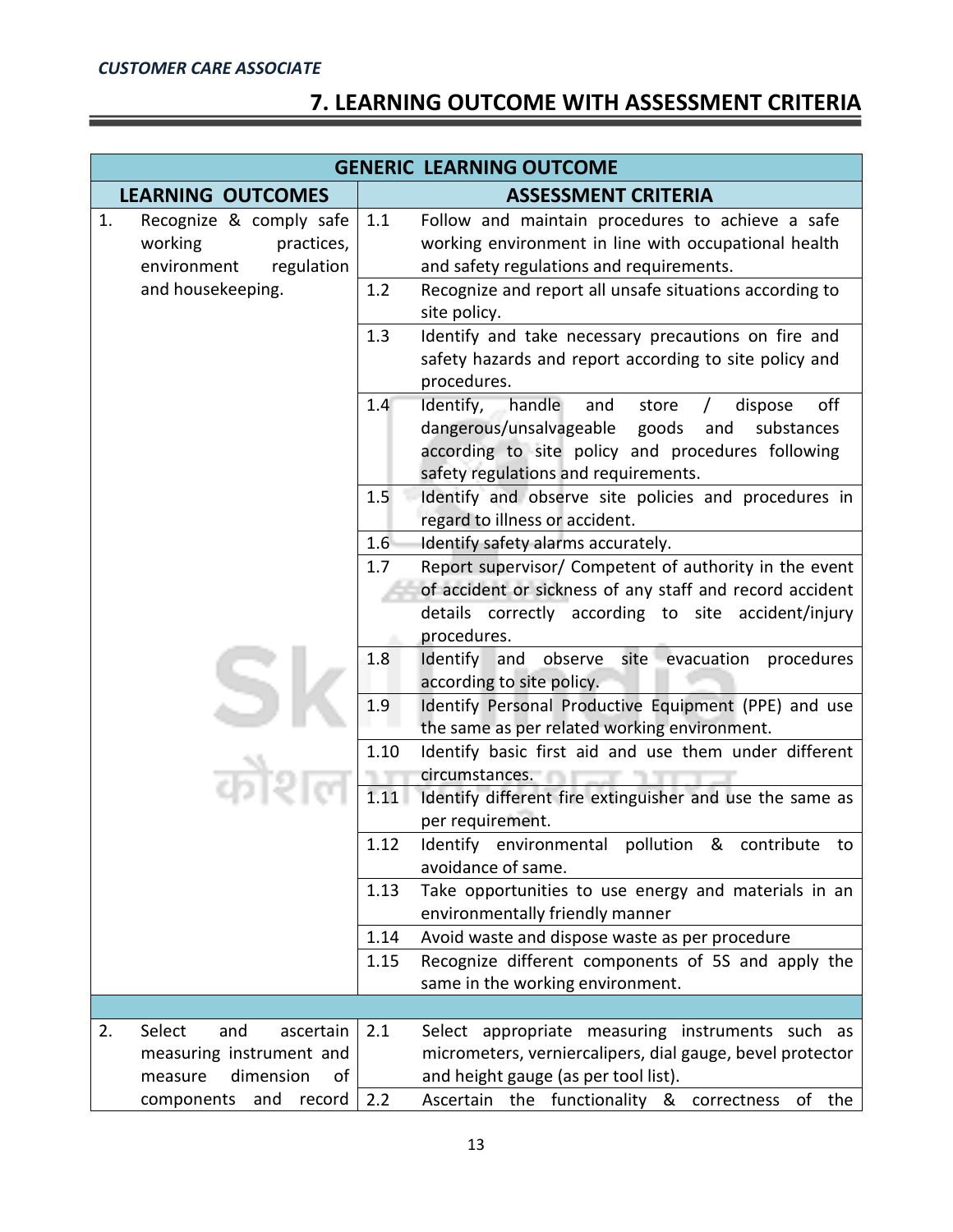| data.                                                                                     | instrument.                                                                              |  |  |
|-------------------------------------------------------------------------------------------|------------------------------------------------------------------------------------------|--|--|
|                                                                                           | 2.3<br>Measure dimension of the components & record data to                              |  |  |
|                                                                                           | analyse the given drawing/measurement.                                                   |  |  |
|                                                                                           |                                                                                          |  |  |
| 3.<br>Explain the<br>concept<br>in                                                        | 3.1<br>Explain the concept of productivity and quality tools and                         |  |  |
| productivity, quality tools,                                                              | apply during execution of job.                                                           |  |  |
| labour<br>welfare<br>and                                                                  | 3.2<br>Understand the basic concept of labour welfare                                    |  |  |
| legislation and apply such                                                                | legislation and adhere to responsibilities and remain                                    |  |  |
| in day to day work to                                                                     | sensitive towards such laws.                                                             |  |  |
| improve productivity<br>&                                                                 | 3.3<br>Knows benefits guaranteed under various acts                                      |  |  |
| quality.                                                                                  |                                                                                          |  |  |
|                                                                                           |                                                                                          |  |  |
| 4.<br>Explain<br>energy                                                                   | 4.1 Explain the concept of energy conservation, global warming,                          |  |  |
| global<br>conservation,                                                                   | pollution and utilize the available recourses optimally &                                |  |  |
| warming and pollution and                                                                 | remain sensitive to avoid environment pollution.                                         |  |  |
| contribute in day to day                                                                  |                                                                                          |  |  |
| optimally<br>work<br>by                                                                   | 4.2 Dispose waste following standard procedure.                                          |  |  |
| usingavailable resources.                                                                 |                                                                                          |  |  |
|                                                                                           |                                                                                          |  |  |
|                                                                                           |                                                                                          |  |  |
| 5.<br>Explain personnel finance,                                                          | 5.1 Explain personnel finance and entrepreneurship.                                      |  |  |
| entrepreneurship<br>and                                                                   | 5.2 Explain role of Various Schemes and Institutes for self-                             |  |  |
| manage/organize<br>related                                                                | employment i.e. DIC, SIDA, SISI, NSIC, SIDO, Idea for                                    |  |  |
| task in day to day work for                                                               | financing/ non financing support agencies to familiarizes                                |  |  |
| personal & societal growth.                                                               | with the Policies /Programmes & procedure & the available                                |  |  |
|                                                                                           | scheme.                                                                                  |  |  |
|                                                                                           | 5.3 Prepare Project report to become an entrepreneur for                                 |  |  |
|                                                                                           | submission to financial institutions.                                                    |  |  |
|                                                                                           |                                                                                          |  |  |
| Plan and organize the work<br>6.                                                          | 6.1 Use documents, drawings and recognize hazards in the                                 |  |  |
| related to the occupation.                                                                | work site.                                                                               |  |  |
|                                                                                           | 6.2 Plan workplace/assembly location with due consideration                              |  |  |
|                                                                                           | to operational stipulation                                                               |  |  |
|                                                                                           | 6.3 Communicate effectively with others and plan project tasks                           |  |  |
|                                                                                           | 6.4 Assign roles and responsibilities of the co-trainees for                             |  |  |
|                                                                                           | execution of the task effectively and monitor the same.                                  |  |  |
| <b>SPECIFIC OUTCOME</b>                                                                   |                                                                                          |  |  |
|                                                                                           |                                                                                          |  |  |
| <b>Block-I (Section:10)</b>                                                               |                                                                                          |  |  |
| Assessment Criteria i.e. the standard of performance, for each specific learning          |                                                                                          |  |  |
| outcome mentioned under <b>Block - I</b> (section: 10) must ensure that the trainee works |                                                                                          |  |  |
|                                                                                           | in familiar, predictable, routine, situation of clear choice. Assessment criteria should |  |  |

*broadly cover the aspect of Planning (Identify, ascertain, etc.); Execution apply factual knowledge of field of knowledge, recall and demonstrate practical skill during*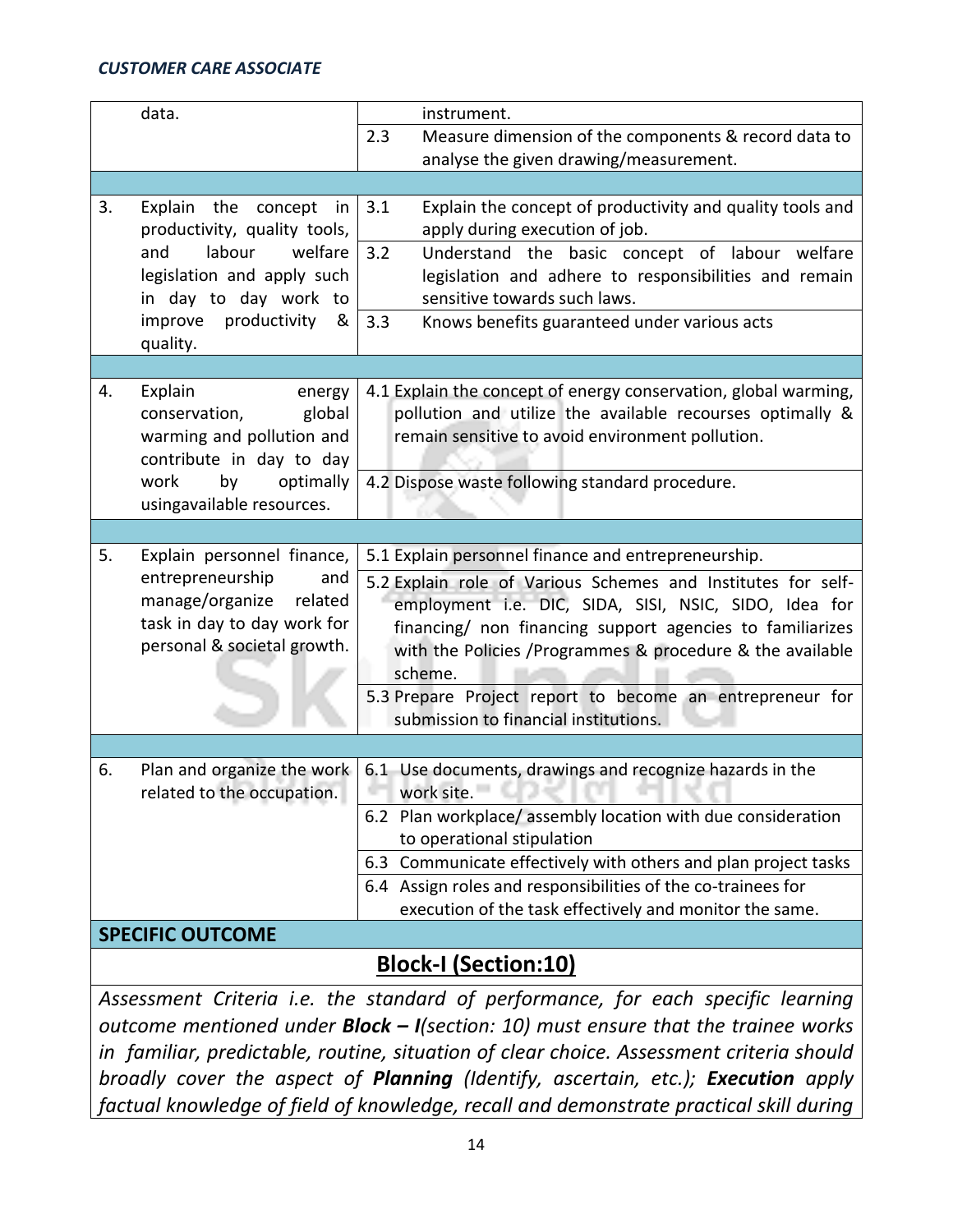*performing the work in routine and repetitive in narrow range of application, using appropriate rule and tool, complying with basic arithmetic and algebraic principles and language to communicate in written or oral with required clarity; Checking/ Testing to ensure functionality during the assessment of each outcome. The assessments parameters must also ascertain that the candidate is responsible for his/her own work and learning.*



### Skill India कोशल भारत-कुशल भारत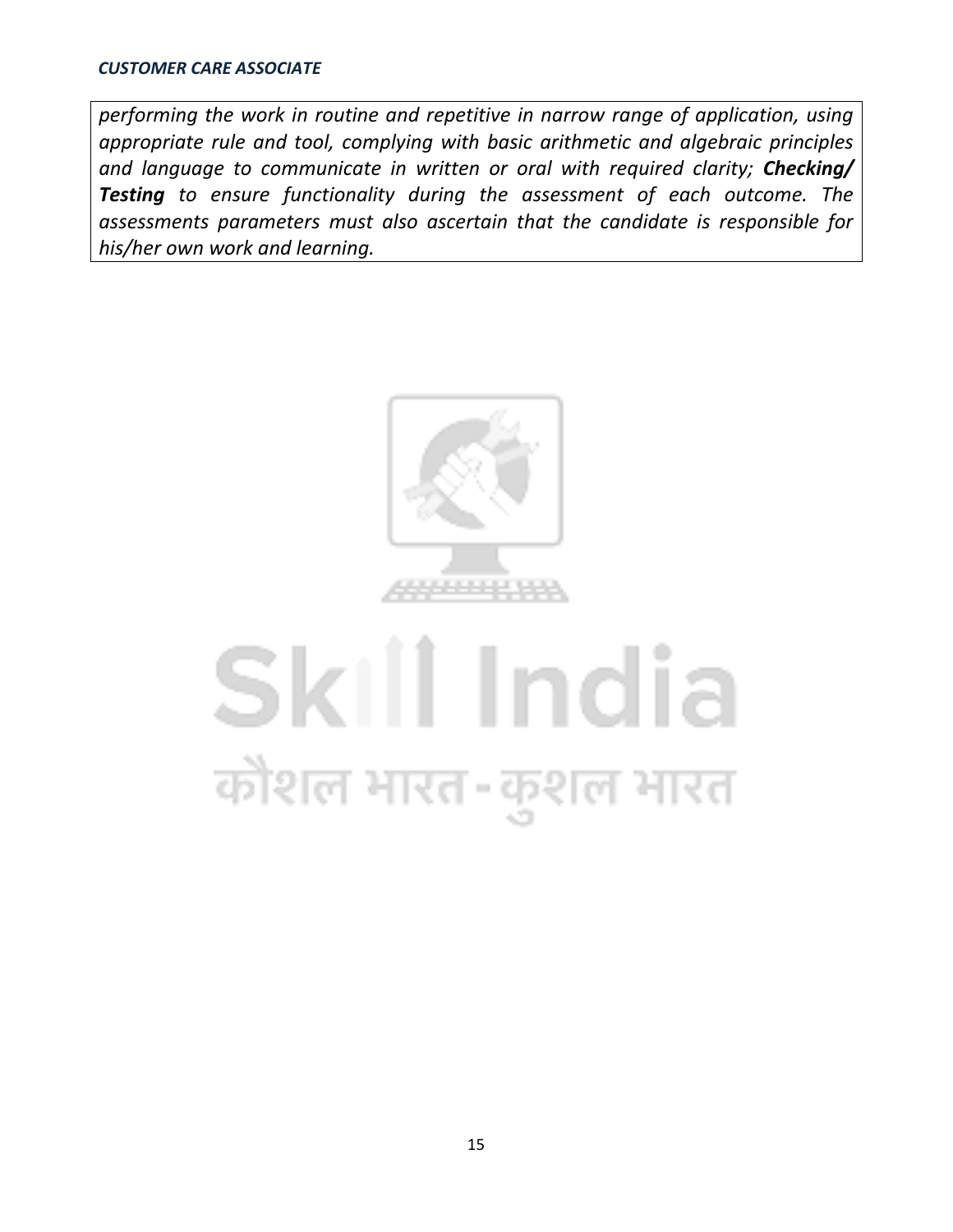<u> 1989 - Johann Stoff, deutscher Stoffen und der Stoffen und der Stoffen und der Stoffen und der Stoffen und der</u>

#### **BASIC TRAINING (Block – I) Duration: (03) Three Months**

| <b>Week</b><br>No. | <b>Professional Skills (Trade Practical)</b>           | <b>Professional Knowledge (Trade Theory)</b>            |  |
|--------------------|--------------------------------------------------------|---------------------------------------------------------|--|
| $\mathbf{1}$       | Introduction to industry with importance of the trade. |                                                         |  |
|                    | Role Play, Mock Call Practice, News                    | <b>CUSTOMER'S CARE SKILLS: Communicating clearly,</b>   |  |
|                    | <b>Reading</b>                                         | avoiding jargon and slang, greeting early asking        |  |
|                    |                                                        | permission to hold respecting customer on hold,         |  |
|                    |                                                        | explaining transferring, offering service, building     |  |
|                    |                                                        | relationship.                                           |  |
| $\overline{3}$     | Inter call listening and identification,               | <b>CROSS OCCUPATIONAL SKILL:</b><br>Dealing<br>with     |  |
|                    | self-development.                                      | enquiries, complaint, problem solving - listening to    |  |
|                    |                                                        | the problem, expressing concern, apologizing,           |  |
|                    |                                                        | committing to help, clarifying the<br>details           |  |
|                    |                                                        | summarizing and confirming providing total              |  |
|                    |                                                        | solution checking satisfaction and offering more        |  |
| $\overline{4}$     | Call Listening, Mock Call Practice, Videos             | CONFLICT MANAGEMENT (HANDLING UPSET                     |  |
|                    | <b>Soft Skill Training</b>                             | <b>CUSTOMER):</b><br>Listening<br>sympathetically,      |  |
|                    |                                                        | apologizing, taking responsibility now, outlining       |  |
|                    |                                                        | the plant to help gaining customer agreement.           |  |
|                    |                                                        | MANAGING AND ANGER AND ABUSE: Listening                 |  |
|                    |                                                        | positively, reducing anger by apologizing Not           |  |
|                    |                                                        | taking personally, staying calm, be responsive,         |  |
|                    |                                                        | outlining the plan to help, agreeing on solution        |  |
| 5                  | <b>Concentration On Customer</b><br>Query,             | TIME MANAGEMENT (CONTROLLING CALL TIME):                |  |
|                    | What actually they want.                               | Maintaining patience, responding and moving on,         |  |
|                    |                                                        | asking questions and offering help, summarizing,        |  |
|                    |                                                        | interrupting politely, using by name, sticking to       |  |
|                    |                                                        | rules.                                                  |  |
| 6                  | Engagement,<br>and<br>Team<br>Fun<br>learn             | <b>STRESS MANAGEMENT:</b> Staying positive and calm,    |  |
|                    | <b>Activities</b>                                      | keeping motivated, maintaining professionalism,         |  |
|                    |                                                        | contributing to the team and organization.              |  |
| $\overline{7}$     | Share Performance on Day by day and                    | <b>FOCUSING ON RESULT:</b> Achieving target, getting it |  |
|                    | provide guidance                                       | right first time committing to improve.                 |  |
| 8                  | <b>Convincing Power, Soft skill</b>                    | TELE MARKETING SKILLS: On line advertisement            |  |
|                    |                                                        | enquiry, getting orders, supplying items,<br>and        |  |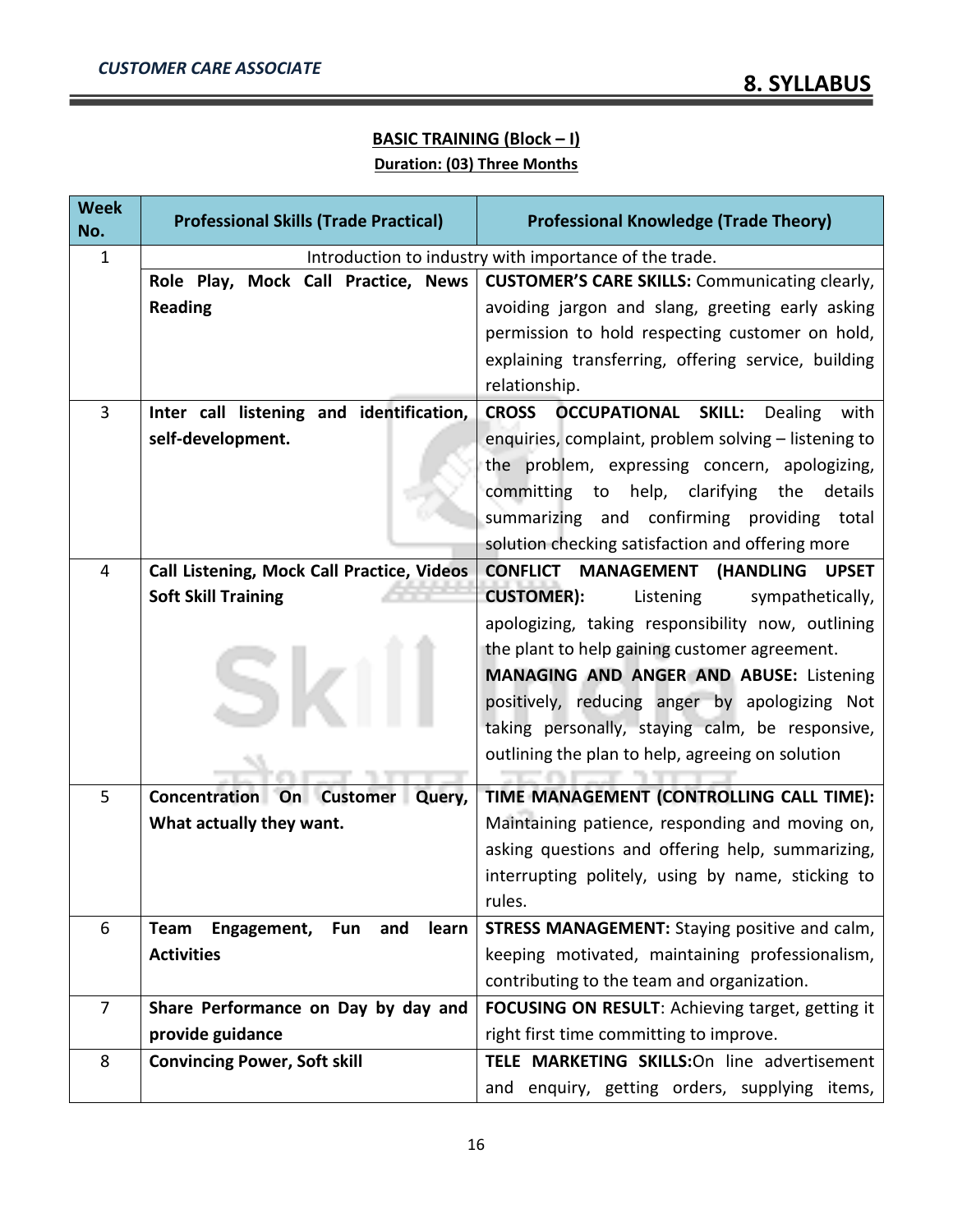|           |                                                     | getting payment etc.                                                    |
|-----------|-----------------------------------------------------|-------------------------------------------------------------------------|
|           |                                                     | Sales and Marketing Philosophy, Internal and                            |
|           |                                                     | external customer,<br>Delighting<br>and<br>Holding                      |
|           |                                                     | Customer                                                                |
| 9         | Preparing in advance, Listening and                 | <b>INTERVIEWING SKILLS:</b> Preparing in advance,                       |
|           | question asking skill, Concentration on             | Listening and question asking skill, Concentration                      |
|           | performance                                         | on performance not in personality issues, be                            |
|           |                                                     | specific about success and future, agreeing on                          |
|           |                                                     | objectives, not imposing your ideas, not to be                          |
|           |                                                     | destructive, follow up any issues, using past to                        |
|           |                                                     | shape future etc.                                                       |
| 10        | <b>Rapid Fire, Question-Answer.</b>                 | <b>PUBLIC</b><br><b>LISTENING</b><br><b>COMPREHENSION</b><br><b>AND</b> |
|           |                                                     | <b>SPEAKING: Accent Training, Proficiency in English/</b>               |
|           |                                                     | Hindi/Regional<br>Language, Voice<br>Modulation                         |
|           | Mock calls, Soft skills, Convincing power.          | Practice.                                                               |
|           |                                                     | <b>TELEPHONE SKILLS:</b> Effective call organization and                |
|           |                                                     | Management for in-Bound and out-bound calls -                           |
|           |                                                     | handling multiple calls, transferring calls, taking                     |
|           |                                                     | message, voice mails, etc.                                              |
|           |                                                     | Operation of EPBX console, call conferencing                            |
|           |                                                     | system, accustomed with various telephone tones                         |
|           |                                                     | - busy tone, ringing tone, fax tone, NU (Number                         |
|           |                                                     | unavailable) tone, voice interactive tones/ services                    |
|           |                                                     | etc.                                                                    |
| $11 - 13$ | <b>Computer Practice And basic knowledge</b>        | <b>COMPUTER OPERATIONAL SKILLS:</b>                                     |
|           | computer, practice on<br><b>of</b><br><b>Typing</b> | Demonstration and identification of different input                     |
|           | <b>Application Application</b>                      | output devices - CPU, VDU, Keyboard,                                    |
|           |                                                     | Interconnecting Cords, Hard disk, floppy disk, CD                       |
|           |                                                     | ROMs etc. Key Boarding Skills.                                          |
|           | <b>Internet Surfing with Computer Practice</b>      | Demonstration of Window commands, Booting                               |
|           | and printing and Compose and send                   | practice, Use of task bar, start button, title bar,                     |
|           | mail.                                               | mouse menu and window's help, using My                                  |
|           |                                                     | Computer and Recycle bin etc.                                           |
|           |                                                     | Opening and closing different windows, creating                         |
|           |                                                     | and renaming files and folders.                                         |
|           |                                                     | Hands on practice of basic files, Directory                             |
|           |                                                     | manipulation commands - COPY, EDIT, DEL, TYPE,                          |
|           |                                                     | MD, RD, CD, RENAME, MOVE, etc.                                          |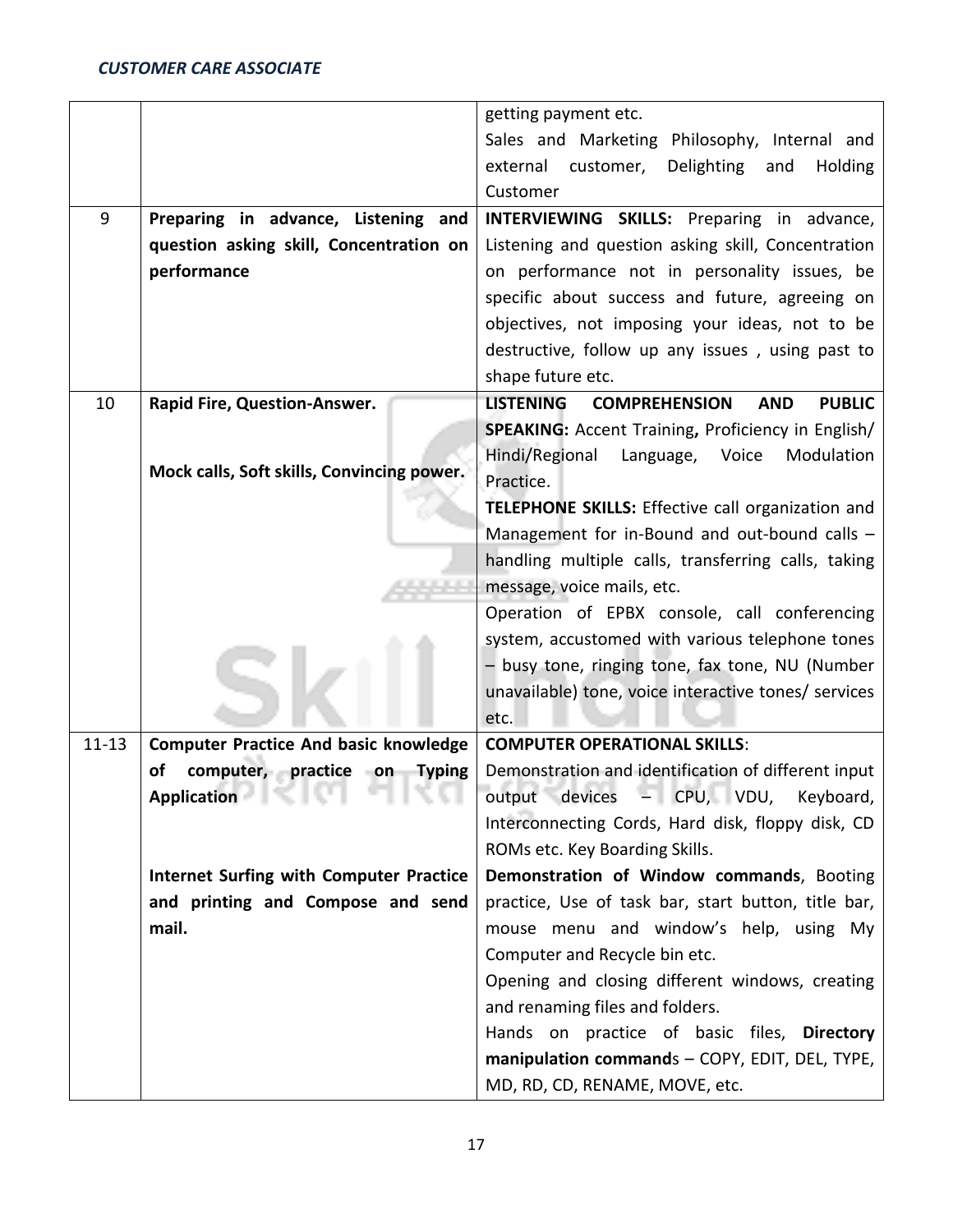|  | <b>DEMONSTRATION PRACTICE ON MS OFFICE:</b>                                                            |
|--|--------------------------------------------------------------------------------------------------------|
|  | WORD PROCESSING ( MS WORD): Creating,                                                                  |
|  | Saving, quitting, Opening Document, Moving                                                             |
|  | Around Document, Manipulating Windows using                                                            |
|  | tool bar, Editing Text - Insert, delete, move, copy,                                                   |
|  | paste, Finding, replacing text, spell check,                                                           |
|  | grammar check etc. Creating modifying Tables and                                                       |
|  | doing calculation, creating a formation of charts                                                      |
|  | and graphs etc. Creating and printing merged                                                           |
|  | documents using mail merge.                                                                            |
|  | <b>WORKSHEET (MS EXCEL): Elements of worksheets,</b>                                                   |
|  | application of electronic worksheet and entering                                                       |
|  | data in Worksheet, Saving and Quitting, Opening                                                        |
|  | and Moving around worksheet, Formatting cells,                                                         |
|  | and Data copying, printing, editing and entering                                                       |
|  | formula.                                                                                               |
|  | (MS<br>ACCESS):<br><b>DATA</b><br><b>BASE</b><br>Data-based                                            |
|  | Management system - Microsoft Access Interface,                                                        |
|  | Title Bar, Menu Bar, Tables, Query, Forms, Reports,                                                    |
|  | Opening a form, report, Printing and closing etc.                                                      |
|  | <b>POWER POINT:</b> Overview of power point, using                                                     |
|  | wizard for creating slides, selecting slide type title,                                                |
|  | text creation, fonts and sizes, bullets & indenting                                                    |
|  | and importing Text from word document.                                                                 |
|  | <b>INTERNET OPERATIONAL SKILL:</b>                                                                     |
|  | Networking concept, LAN WAN, Services on                                                               |
|  | Internet - Websites (www) e-Mails, Voice Mails,                                                        |
|  | and<br>search<br>engines.<br>Searching,<br><b>Browser</b>                                              |
|  | Downloading, Printing, Saving portion of webpage.<br>E-Mail addressing, Inbox, outbox viewing, sending |
|  | and saving mails. Sending same mails to various                                                        |
|  | users (multi-address) sending attachment and                                                           |
|  | enclosures. Web Page Transaction.                                                                      |
|  |                                                                                                        |
|  | <b>Internal Assessment 03days</b>                                                                      |

**NOTE: -** *More emphasis to be given on video/real-life pictures during theoretical classes. Some real-life pictures/videos of related industry operations may be shown to the trainees to give a feel of Industry and their future assignment.*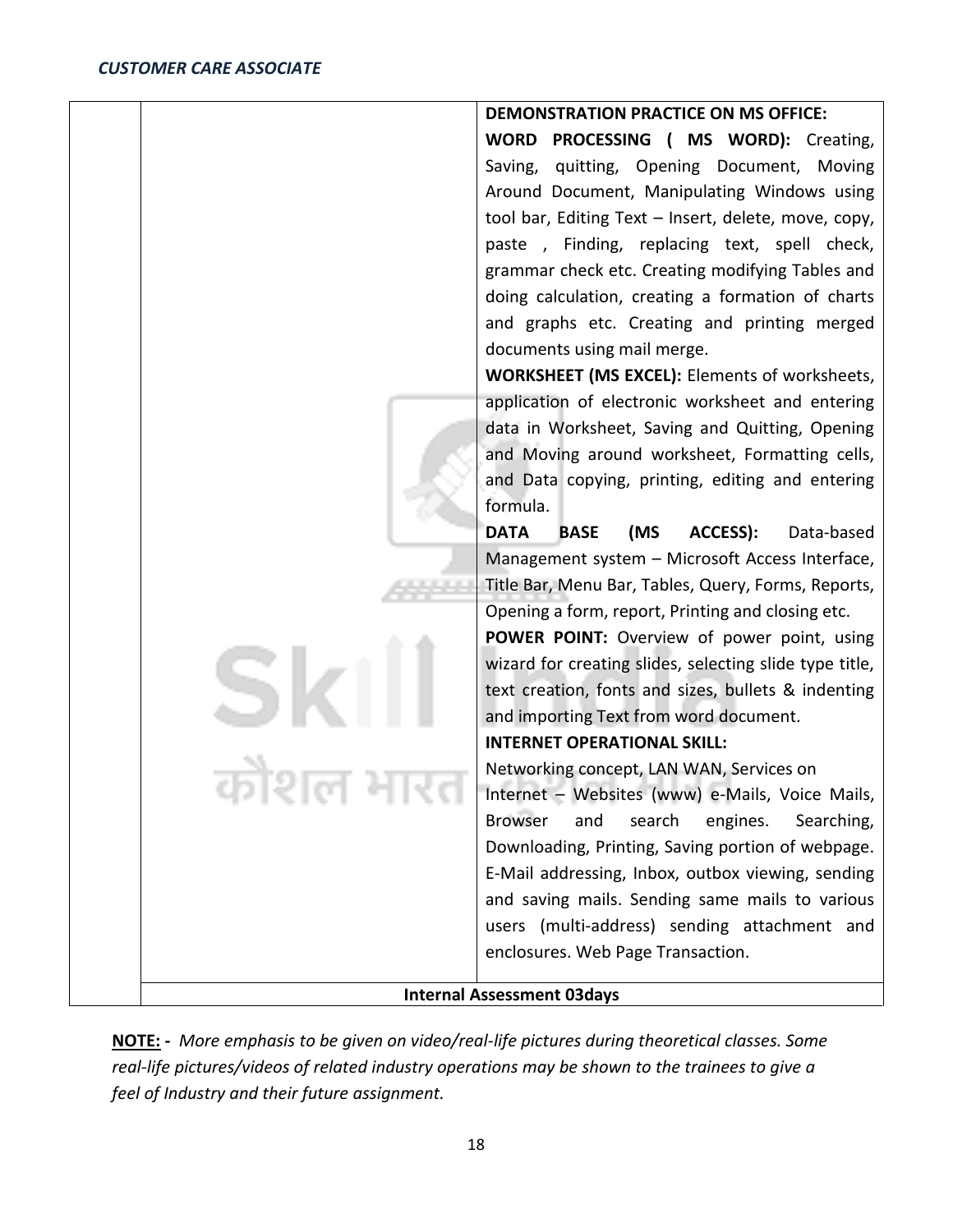#### **9.2 EMPLOYABILITY SKILLS**

 **(DURATION: - 55 HRS.)**

| $Block - I$                                                    |                                                                                                                                            |                                          |  |  |  |  |  |  |  |
|----------------------------------------------------------------|--------------------------------------------------------------------------------------------------------------------------------------------|------------------------------------------|--|--|--|--|--|--|--|
| (Duration - 55 hrs.)                                           |                                                                                                                                            |                                          |  |  |  |  |  |  |  |
| 1. English Literacy                                            |                                                                                                                                            | Duration: 20 Hrs.                        |  |  |  |  |  |  |  |
|                                                                |                                                                                                                                            | <b>Marks</b><br>:09                      |  |  |  |  |  |  |  |
| Pronunciation                                                  | Accentuation (mode of pronunciation) on simple words, Diction                                                                              |                                          |  |  |  |  |  |  |  |
|                                                                | (use of word and speech)                                                                                                                   |                                          |  |  |  |  |  |  |  |
| <b>Functional Grammar</b>                                      | Transformation of sentences, Voice change, Change of tense,<br>Spellings.                                                                  |                                          |  |  |  |  |  |  |  |
| <b>Reading</b>                                                 | Reading and understanding simple sentences about self, work and<br>environment                                                             |                                          |  |  |  |  |  |  |  |
| <b>Writing</b>                                                 | Construction of simple sentences Writing<br>simple English                                                                                 |                                          |  |  |  |  |  |  |  |
| Speaking / Spoken<br><b>English</b>                            | Speaking with preparation on self, on family, on friends/ classmates,<br>on know, picture reading gain confidence through role-playing and |                                          |  |  |  |  |  |  |  |
| discussions on current happening job description, asking about |                                                                                                                                            |                                          |  |  |  |  |  |  |  |
|                                                                | someone's job habitual actions. Cardinal (fundamental) numbers                                                                             |                                          |  |  |  |  |  |  |  |
|                                                                | ordinal numbers. Taking messages, passing messages on and filling in                                                                       |                                          |  |  |  |  |  |  |  |
|                                                                | message forms Greeting and introductions office hospitality, Resumes                                                                       |                                          |  |  |  |  |  |  |  |
|                                                                | or curriculum vita essential parts, letters of application reference to                                                                    |                                          |  |  |  |  |  |  |  |
|                                                                | previous communication.                                                                                                                    |                                          |  |  |  |  |  |  |  |
| 2. I.T. Literacy                                               |                                                                                                                                            | Duration: 20 Hrs.<br><b>Marks</b><br>:09 |  |  |  |  |  |  |  |
| <b>Basics of Computer</b>                                      | and its applications, Hardware<br>Introduction,<br>Computer                                                                                | and                                      |  |  |  |  |  |  |  |
|                                                                | peripherals, Switching on-Starting and shutting down of computer.                                                                          |                                          |  |  |  |  |  |  |  |
| <b>Computer Operating</b>                                      | Basics of Operating System, WINDOWS, The user interface of                                                                                 |                                          |  |  |  |  |  |  |  |
| System                                                         | Windows OS, Create, Copy, Move and delete Files and Folders, Use of                                                                        |                                          |  |  |  |  |  |  |  |
|                                                                | External memory like pen drive, CD, DVD etc, Use of Common                                                                                 |                                          |  |  |  |  |  |  |  |
|                                                                | applications.                                                                                                                              |                                          |  |  |  |  |  |  |  |
| Word processing and                                            | Basic operating of Word Processing, Creating, opening and closing                                                                          |                                          |  |  |  |  |  |  |  |
| <b>Worksheet</b>                                               | Documents, use of shortcuts, Creating and Editing of Text, Formatting                                                                      |                                          |  |  |  |  |  |  |  |
|                                                                | the Text, Insertion & creation of Tables. Printing document.                                                                               |                                          |  |  |  |  |  |  |  |
|                                                                | Basics of Excel worksheet, understanding basic commands, creating                                                                          |                                          |  |  |  |  |  |  |  |
|                                                                | simple worksheets, understanding sample worksheets, use of simple                                                                          |                                          |  |  |  |  |  |  |  |
|                                                                | formulas and functions, Printing of simple excel sheets.                                                                                   |                                          |  |  |  |  |  |  |  |
| <b>Computer Networking</b>                                     | Basic of computer Networks (using real life examples), Definitions of                                                                      |                                          |  |  |  |  |  |  |  |
| and Internet                                                   | Local Area Network (LAN), Wide Area Network (WAN), Internet,                                                                               |                                          |  |  |  |  |  |  |  |
|                                                                | Concept of Internet (Network of Networks),                                                                                                 |                                          |  |  |  |  |  |  |  |
|                                                                | Meaning of World Wide Web (WWW), Web Browser, Web Site, Web                                                                                |                                          |  |  |  |  |  |  |  |
|                                                                | page and Search Engines. Accessing the Internet using Web Browser,                                                                         |                                          |  |  |  |  |  |  |  |
|                                                                | Downloading and Printing Web Pages, Opening an email account and                                                                           |                                          |  |  |  |  |  |  |  |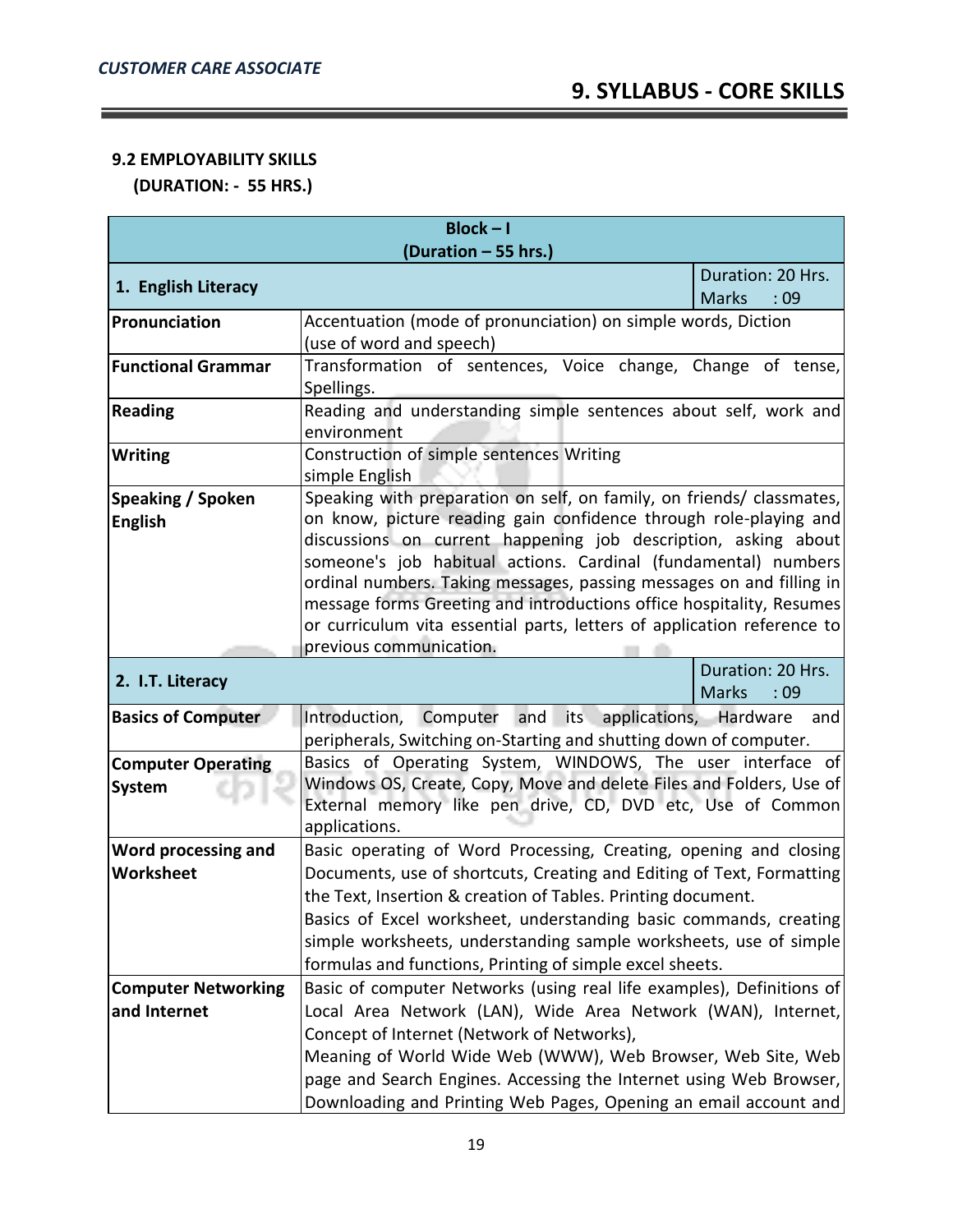|                                  | use of email. Social media sites and its implication.                    |                                |  |  |  |  |  |  |  |
|----------------------------------|--------------------------------------------------------------------------|--------------------------------|--|--|--|--|--|--|--|
|                                  | Information Security and antivirus tools, Do's and Don'ts in             |                                |  |  |  |  |  |  |  |
|                                  | Information Security, Awareness of IT - ACT, types of cybercrimes.       |                                |  |  |  |  |  |  |  |
| <b>3. Communication Skills</b>   |                                                                          | Duration: 15 Hrs.              |  |  |  |  |  |  |  |
|                                  |                                                                          | <b>Marks</b><br>: 07           |  |  |  |  |  |  |  |
| Introduction to                  | Communication and its importance                                         |                                |  |  |  |  |  |  |  |
| <b>Communication Skills</b>      | Principles of Effective communication                                    |                                |  |  |  |  |  |  |  |
|                                  | Types of communication - verbal, non verbal, written, email, talking     |                                |  |  |  |  |  |  |  |
|                                  | on phone.                                                                |                                |  |  |  |  |  |  |  |
|                                  | Non verbal<br>communication - characteristics, components-Para-          |                                |  |  |  |  |  |  |  |
|                                  | language                                                                 |                                |  |  |  |  |  |  |  |
|                                  | Body language                                                            |                                |  |  |  |  |  |  |  |
|                                  | Barriers to communication and dealing with barriers.                     |                                |  |  |  |  |  |  |  |
|                                  | Handling nervousness/ discomfort.                                        |                                |  |  |  |  |  |  |  |
| <b>Listening Skills</b>          | Listening-hearing and listening, effective listening,<br>barriers<br>to  |                                |  |  |  |  |  |  |  |
|                                  | effective listening guidelines for effective listening.                  |                                |  |  |  |  |  |  |  |
|                                  | Triple- A Listening - Attitude, Attention & Adjustment.                  |                                |  |  |  |  |  |  |  |
|                                  | Active Listening Skills.                                                 |                                |  |  |  |  |  |  |  |
| <b>Motivational Training</b>     | Characteristics Essential to Achieving Success.                          |                                |  |  |  |  |  |  |  |
|                                  | The Power of Positive Attitude.                                          |                                |  |  |  |  |  |  |  |
|                                  | Self awareness                                                           |                                |  |  |  |  |  |  |  |
|                                  | <b>Importance of Commitment</b>                                          |                                |  |  |  |  |  |  |  |
|                                  | <b>Ethics and Values</b>                                                 |                                |  |  |  |  |  |  |  |
|                                  | <b>Ways to Motivate Oneself</b>                                          |                                |  |  |  |  |  |  |  |
|                                  | Personal Goal setting and Employability Planning.                        |                                |  |  |  |  |  |  |  |
|                                  | Manners, Etiquettes, Dress code for an interview                         |                                |  |  |  |  |  |  |  |
| <b>Facing Interviews</b>         | Do's & Don'ts for an interview.                                          |                                |  |  |  |  |  |  |  |
| <b>Behavioral Skills</b>         | <b>Problem Solving</b>                                                   |                                |  |  |  |  |  |  |  |
|                                  | <b>Confidence Building</b>                                               |                                |  |  |  |  |  |  |  |
|                                  | Attitude                                                                 |                                |  |  |  |  |  |  |  |
| 4. Entrepreneurship Skills       |                                                                          | Duration: 15 Hrs.              |  |  |  |  |  |  |  |
|                                  |                                                                          | <b>Marks</b><br>:06            |  |  |  |  |  |  |  |
| <b>Concept of</b>                | Entrepreneur - Entrepreneurship - Enterprises:-Conceptual issue          |                                |  |  |  |  |  |  |  |
| Entrepreneurship                 | Entrepreneurship<br>VS.<br>management, Entrepreneurial motivation.       |                                |  |  |  |  |  |  |  |
|                                  | Performance & Record, Role & Function of entrepreneurs in relation       |                                |  |  |  |  |  |  |  |
|                                  | to the enterprise & relation to the economy, Source of business ideas,   |                                |  |  |  |  |  |  |  |
|                                  | Entrepreneurial opportunities, The process of setting up a business.     |                                |  |  |  |  |  |  |  |
| <b>Project Preparation &amp;</b> | Qualities of a good Entrepreneur, SWOT and Risk Analysis. Concept &      |                                |  |  |  |  |  |  |  |
| <b>Marketing analysis</b>        | application of PLC, Sales & distribution Management. Different           |                                |  |  |  |  |  |  |  |
|                                  | Between Small Scale & Large Scale Business, Market Survey, Method        |                                |  |  |  |  |  |  |  |
|                                  | of marketing, Publicity and advertisement, Marketing Mix.                |                                |  |  |  |  |  |  |  |
| <b>Institutions Support</b>      | Preparation of Project. Role of Various Schemes and Institutes for self- |                                |  |  |  |  |  |  |  |
|                                  | employment i.e. DIC, SIDA, SISI, NSIC, SIDO, Idea for financing/ non     |                                |  |  |  |  |  |  |  |
|                                  | financing<br>agencies to familiarizes<br>support                         | <b>Policies</b><br>with<br>the |  |  |  |  |  |  |  |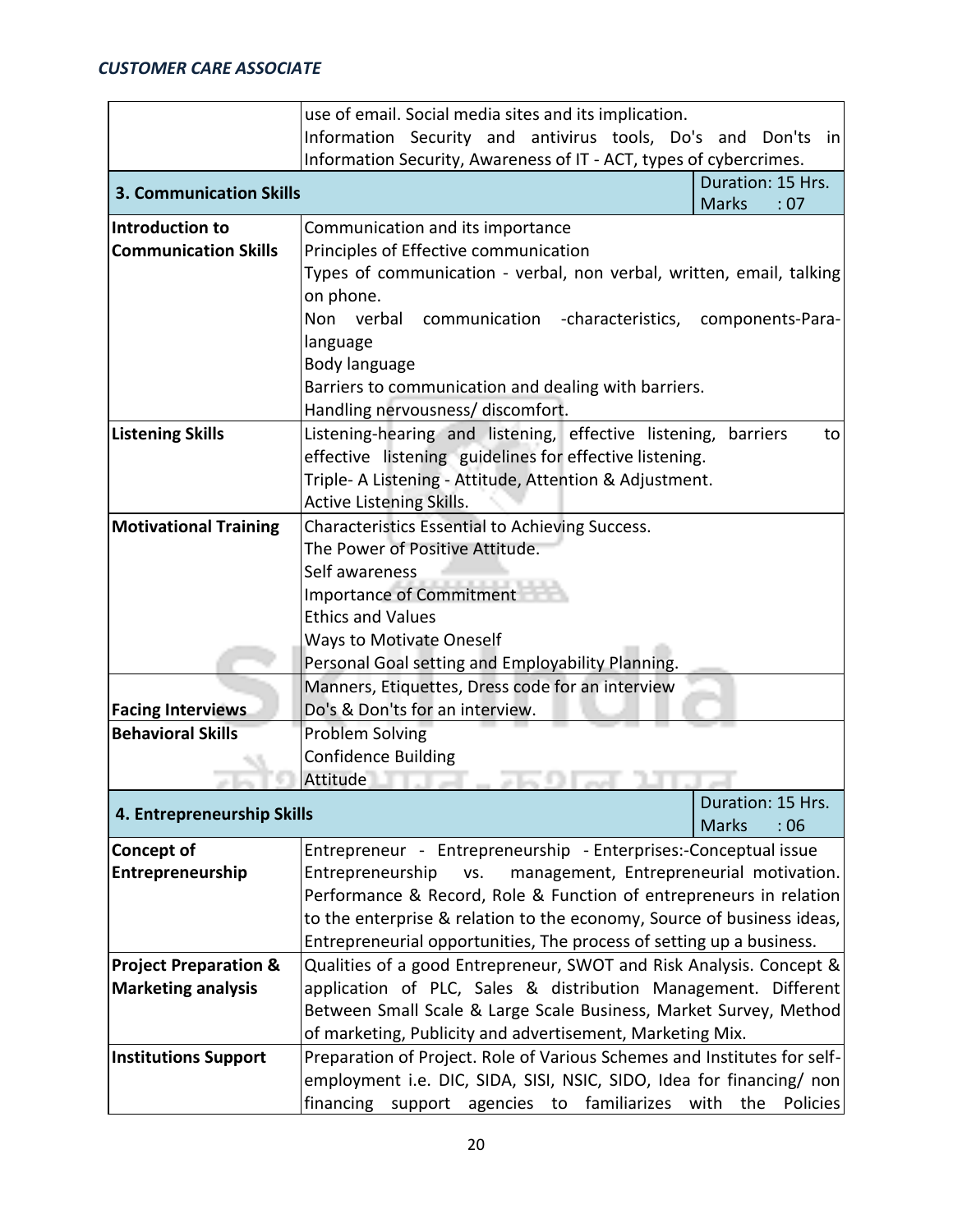|                               | /Programmes & procedure & the available scheme.                          |                                          |  |  |  |  |  |  |  |
|-------------------------------|--------------------------------------------------------------------------|------------------------------------------|--|--|--|--|--|--|--|
| Investment                    | Project formation, Feasibility, Legal formalities i.e., Shop Act,        |                                          |  |  |  |  |  |  |  |
| Procurement                   | Estimation & Costing, Investment procedure - Loan procurement -          |                                          |  |  |  |  |  |  |  |
|                               | Banking Processes.                                                       |                                          |  |  |  |  |  |  |  |
| 5. Productivity               |                                                                          | Duration: 10 Hrs.                        |  |  |  |  |  |  |  |
|                               |                                                                          | <b>Marks</b><br>:05                      |  |  |  |  |  |  |  |
| <b>Benefits</b>               | Personal / Workman - Incentive, Production linked Bonus,                 |                                          |  |  |  |  |  |  |  |
|                               | Improvement in living standard.                                          |                                          |  |  |  |  |  |  |  |
| <b>Affecting Factors</b>      | Skills, Working Aids, Automation, Environment, Motivation - How          |                                          |  |  |  |  |  |  |  |
|                               | improves or slows down.                                                  |                                          |  |  |  |  |  |  |  |
| <b>Comparison with</b>        | Comparative productivity in developed countries (viz. Germany, Japan     |                                          |  |  |  |  |  |  |  |
| developed countries           | and Australia) in selected industries e.g. Manufacturing, Steel, Mining, |                                          |  |  |  |  |  |  |  |
|                               | Construction etc. Living standards of those countries, wages.            |                                          |  |  |  |  |  |  |  |
| <b>Personal Finance</b>       | Banking processes, Handling ATM, KYC registration, safe cash             |                                          |  |  |  |  |  |  |  |
| <b>Management</b>             | handling, Personal risk and Insurance.                                   |                                          |  |  |  |  |  |  |  |
|                               | 6. Occupational Safety, Health and Environment Education                 | Duration: 15 Hrs.<br><b>Marks</b><br>:06 |  |  |  |  |  |  |  |
| <b>Safety &amp; Health</b>    | Introduction to Occupational Safety and Health importance of safety      |                                          |  |  |  |  |  |  |  |
|                               | and health at workplace.                                                 |                                          |  |  |  |  |  |  |  |
| <b>Occupational Hazards</b>   | Basic Hazards, Chemical Hazards, Vibroacoustic Hazards, Mechanical       |                                          |  |  |  |  |  |  |  |
|                               | Hazards, Electrical Hazards, Thermal Hazards. Occupational health,       |                                          |  |  |  |  |  |  |  |
|                               | Occupational hygienic, Occupational Diseases/ Disorders & its            |                                          |  |  |  |  |  |  |  |
|                               | prevention.                                                              |                                          |  |  |  |  |  |  |  |
| <b>Accident &amp; safety</b>  | Basic principles for protective equipment.                               |                                          |  |  |  |  |  |  |  |
|                               | Accident Prevention techniques - control of accidents and safety         |                                          |  |  |  |  |  |  |  |
|                               | measures.                                                                |                                          |  |  |  |  |  |  |  |
| <b>First Aid</b>              | Care of injured & Sick at the workplaces, First-Aid & Transportation of  |                                          |  |  |  |  |  |  |  |
|                               | sick person.                                                             |                                          |  |  |  |  |  |  |  |
| <b>Basic Provisions</b>       | Idea of basic provision legislation of India.                            |                                          |  |  |  |  |  |  |  |
|                               | Safety, health, welfare under legislative of India.                      |                                          |  |  |  |  |  |  |  |
| Ecosystem                     | Introduction to Environment. Relationship between Society and            |                                          |  |  |  |  |  |  |  |
|                               | Environment, Ecosystem and Factors causing imbalance.                    |                                          |  |  |  |  |  |  |  |
| <b>Pollution</b>              | Pollution and pollutants including liquid, gaseous, solid and hazardous  |                                          |  |  |  |  |  |  |  |
|                               | waste.                                                                   |                                          |  |  |  |  |  |  |  |
| <b>Energy Conservation</b>    | Conservation of Energy, re-use and recycle.                              |                                          |  |  |  |  |  |  |  |
| <b>Global warming</b>         | Global warming, climate change and Ozone layer depletion.                |                                          |  |  |  |  |  |  |  |
| <b>Ground Water</b>           | Hydrological cycle, ground and surface water, Conservation and           |                                          |  |  |  |  |  |  |  |
|                               | Harvesting of water.                                                     |                                          |  |  |  |  |  |  |  |
| <b>Environment</b>            | Right attitude towards environment, Maintenance of in -house             |                                          |  |  |  |  |  |  |  |
|                               | environment.                                                             |                                          |  |  |  |  |  |  |  |
| 7. Labour Welfare Legislation |                                                                          | Duration: 05 Hrs.                        |  |  |  |  |  |  |  |
|                               |                                                                          | <b>Marks</b><br>: 03                     |  |  |  |  |  |  |  |
| <b>Welfare Acts</b>           | Benefits guaranteed under various acts- Factories Act, Apprenticeship    |                                          |  |  |  |  |  |  |  |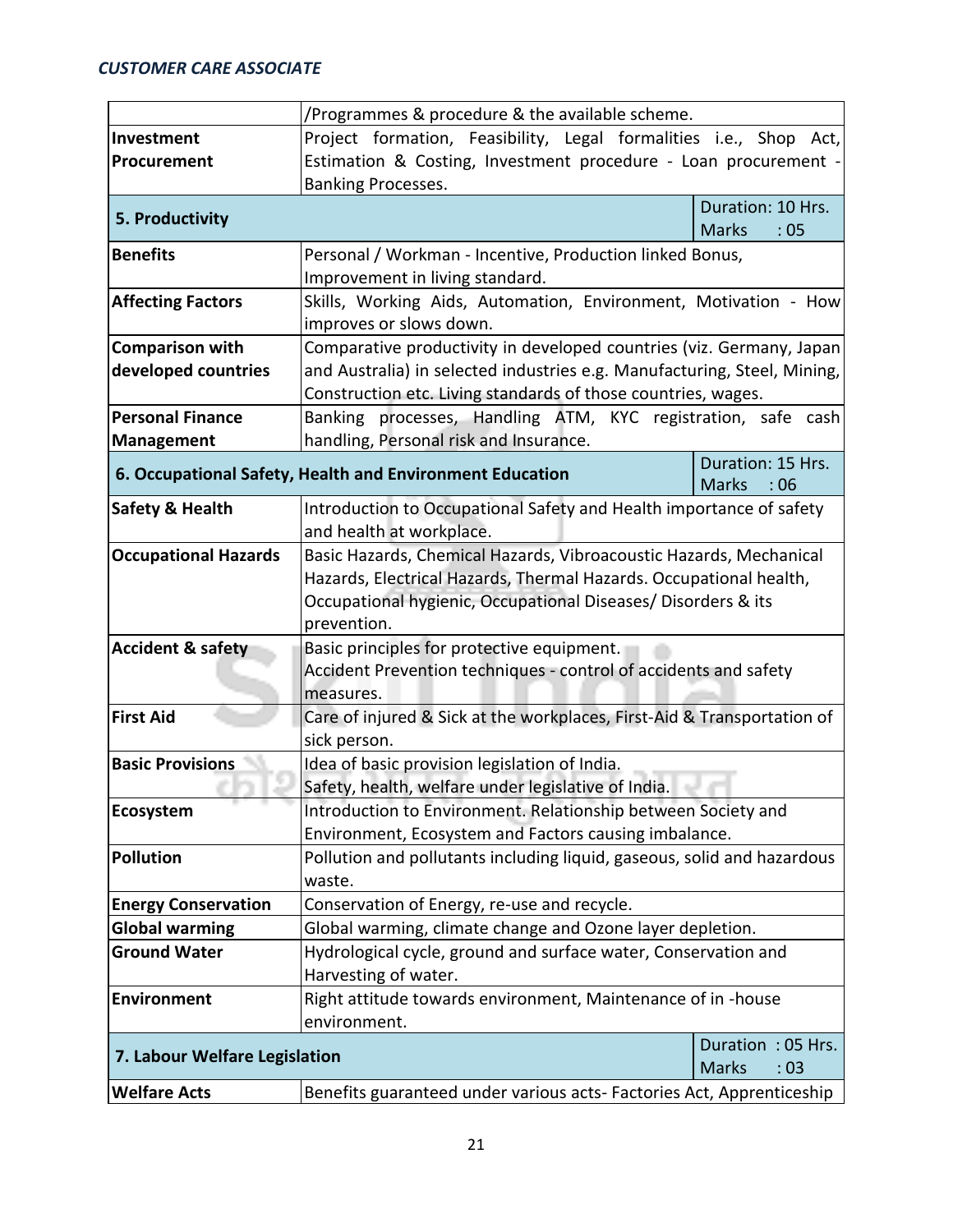|                              | Act, Employees State Insurance Act (ESI), Payment Wages Act,<br>Employees Provident Fund Act, The Workmen's compensation Act.                                                                                                                             |                                 |  |  |  |  |
|------------------------------|-----------------------------------------------------------------------------------------------------------------------------------------------------------------------------------------------------------------------------------------------------------|---------------------------------|--|--|--|--|
| 8. Quality Tools             |                                                                                                                                                                                                                                                           | Duration: 10 Hrs.<br>Marks : 05 |  |  |  |  |
| <b>Quality Consciousness</b> | Meaning of quality, Quality characteristic.                                                                                                                                                                                                               |                                 |  |  |  |  |
| <b>Quality Circles</b>       | Definition, Advantage of small group activity, objectives of quality<br>Circle, Roles and function of Quality Circles in Organization, Operation<br>of Quality circle. Approaches to starting Quality Circles, Steps for<br>continuation Quality Circles. |                                 |  |  |  |  |
| <b>Quality Management</b>    | Idea of ISO 9000 and BIS systems and its importance in maintaining                                                                                                                                                                                        |                                 |  |  |  |  |
| System                       | qualities.                                                                                                                                                                                                                                                |                                 |  |  |  |  |
| <b>House Keeping</b>         | Purpose of House-keeping, Practice of good Housekeeping.                                                                                                                                                                                                  |                                 |  |  |  |  |
| <b>Quality Tools</b>         | Basic quality tools with a few examples.                                                                                                                                                                                                                  |                                 |  |  |  |  |



## Skill India कौशल भारत-कुशल भारत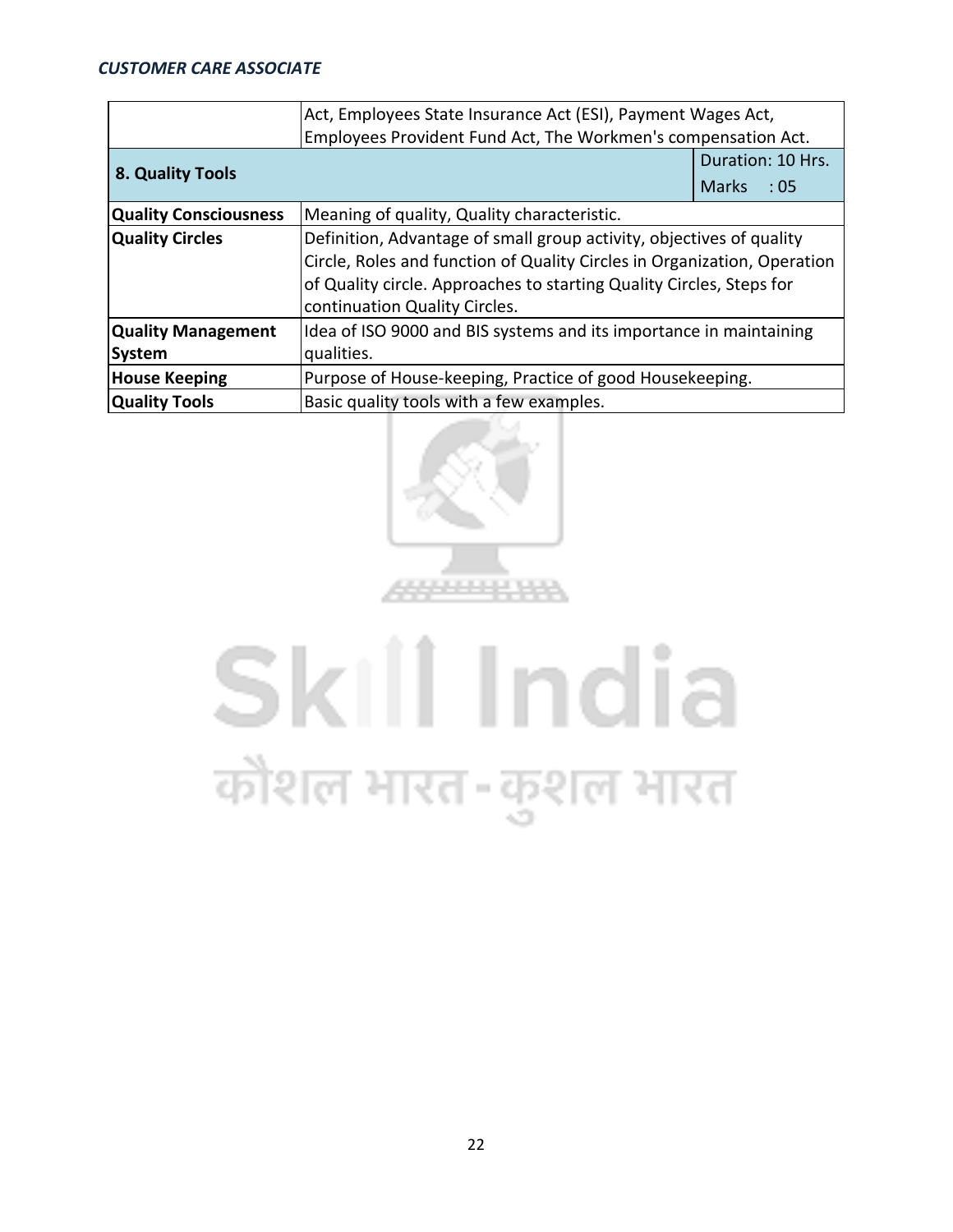BROAD LEARNING TO BE COVERED IN INDUSTRY FOR CUSTOMER CARE ASSOCIATETRADE:

- 1. Safety and best practices /Basic Industrial Culture (5S, KAIZEN, etc.)
- 2. Record keeping and documentation

*Note: Actual training will depend on the existing facilities available in the establishments.*

The **competencies/ specific outcomes** on completion of On-Job Training are detailed below: -

#### **BLOCK – I**

- 1 Application Introduction and System Practice, Role play
- 2 Career growth in BPO & KPO(Bottom Level ,Middle Level, Top Level Management)(Executive, Sr. Executive/ Team Leader/ Manager/ AGM/ DGM/AVP/VP/ Director growth point should be covered under the Orientation programme
- 3 Function & Roles in BPO Department (HR/IT/Admin/Operations / Training/ Quality/ MIS)(Internal Job Posting)
- 4 Team Meeting , Group Discussion(Take Some Suggestion From Associate how we make our work easy and if any change require for make easy)
- 5 Understanding about the new product launch and particular of the specification & Updates.
- 6 Practice on call listening and video demonstration with role play
- 7 Practice on Listening and question asking skill, Concentration on performance with role play
- 8 Practice on mock call and telephone etiquette.
- 9 Team, Performance & Time Management. (Example, Share the performance and instruct them to correct and need to provide proper attention on weaker part)
- 10 Weekly Product & Process Knowledge Test(Take Test on New Update and check current Knowledge of associates)

#### **Note:**

1. Industry must ensure that above mentioned competencies are achieved by the trainees during their on job training.

2. In addition to above competencies/ outcomes industry may impart additional training relevant to the specific industry.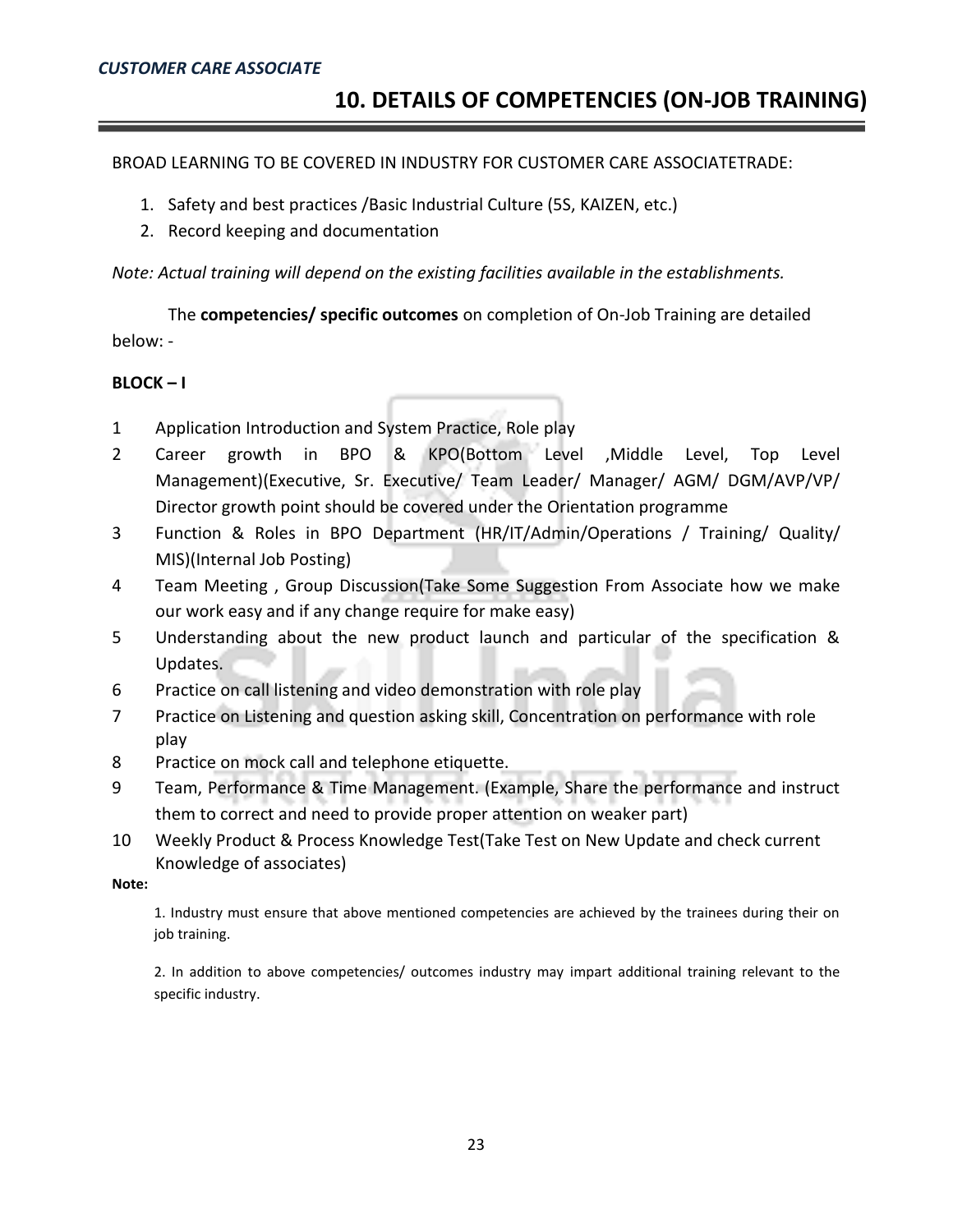#### INFRASTRUCTURE FOR PROFESSIONAL SKILL & PROFESSIONAL KNOWLEDGE

| <b>CUSTOMER CARE ASSOCIATE</b>                                      |                                                                                                                                       |                      |             |  |  |  |  |  |  |
|---------------------------------------------------------------------|---------------------------------------------------------------------------------------------------------------------------------------|----------------------|-------------|--|--|--|--|--|--|
| LIST OF TOOLS AND EQUIPMENT for Basic Training (For 20 Apprentices) |                                                                                                                                       |                      |             |  |  |  |  |  |  |
| Sl. no.                                                             | <b>Name of the Tool &amp; Equipments</b>                                                                                              | <b>Specification</b> | Quantity    |  |  |  |  |  |  |
|                                                                     | Computer System with Headphone and mic                                                                                                |                      | 21          |  |  |  |  |  |  |
| $\overline{2}$                                                      | Projector                                                                                                                             |                      | 1           |  |  |  |  |  |  |
| 3                                                                   | Software like PACS (Provisioning And<br>Customer Care System), ICRM (Integrated<br>Customer Relationship Management),<br>Crystal etc. |                      |             |  |  |  |  |  |  |
| 4                                                                   | <b>Network Printer</b>                                                                                                                |                      | 1           |  |  |  |  |  |  |
| 5                                                                   | Computer chairs and tables                                                                                                            |                      | As required |  |  |  |  |  |  |
|                                                                     |                                                                                                                                       |                      |             |  |  |  |  |  |  |

### Skill India कौशल भारत-कुशल भारत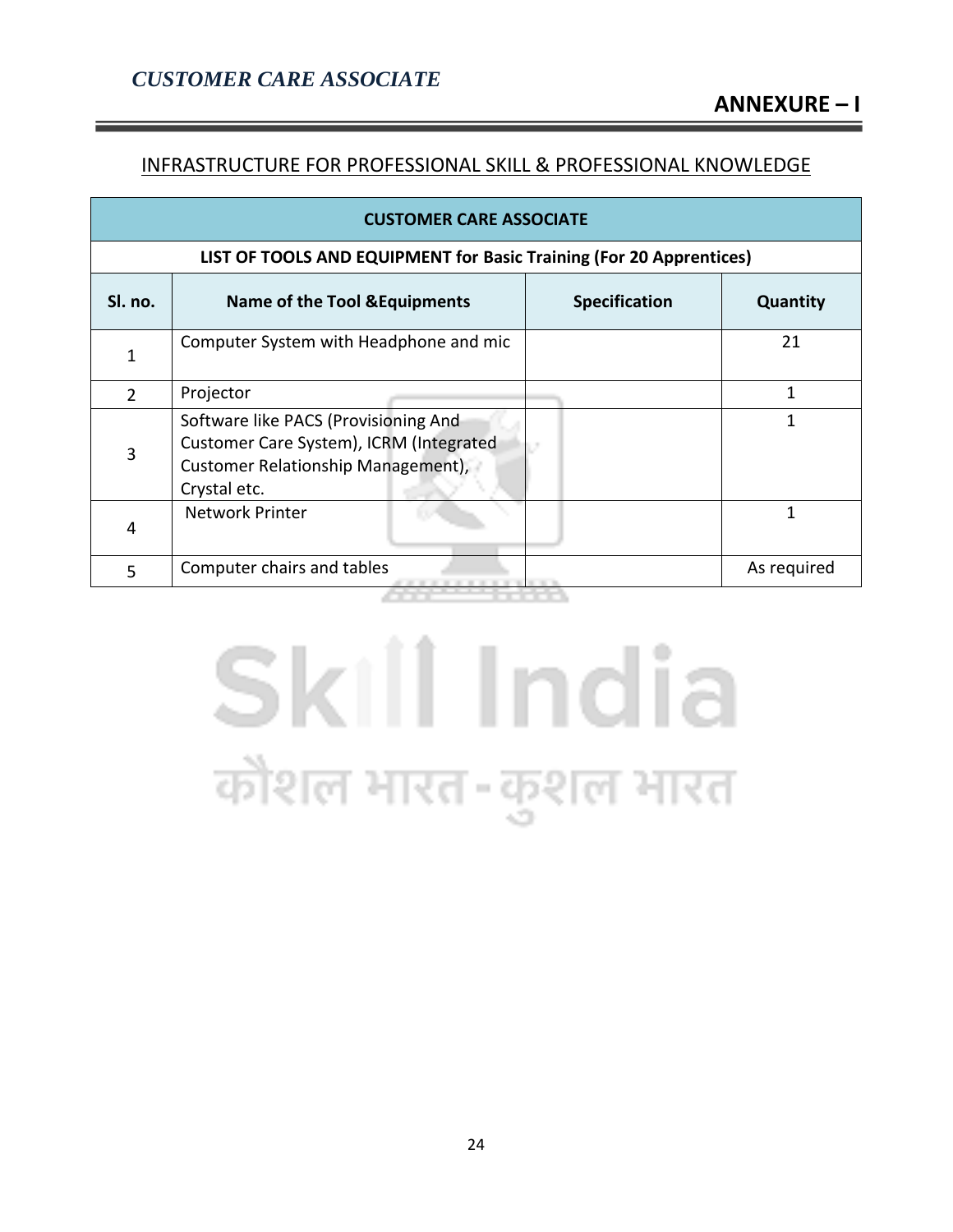| <b>TOOLS &amp; EQUIPMENTS FOR EMPLOYABILITY SKILLS</b> |                                                                                                                                                          |                |  |  |  |  |  |  |
|--------------------------------------------------------|----------------------------------------------------------------------------------------------------------------------------------------------------------|----------------|--|--|--|--|--|--|
| Sl. No.                                                | Name of the Equipment                                                                                                                                    | Quantity       |  |  |  |  |  |  |
| 1.                                                     | Computer (PC) with latest configurations and Internet connection<br>with standard operating system and standard word processor and<br>worksheet software | <b>10 Nos.</b> |  |  |  |  |  |  |
| 2.                                                     | <b>UPS - 500VA</b>                                                                                                                                       | <b>10 Nos.</b> |  |  |  |  |  |  |
| 3.                                                     | <b>Scanner cum Printer</b>                                                                                                                               | 1 No.          |  |  |  |  |  |  |
| 4.                                                     | <b>Computer Tables</b>                                                                                                                                   | <b>10 Nos.</b> |  |  |  |  |  |  |
| 5.                                                     | <b>Computer Chairs</b>                                                                                                                                   | <b>20 Nos.</b> |  |  |  |  |  |  |
| 6.                                                     | <b>LCD Projector</b>                                                                                                                                     | 1 No.          |  |  |  |  |  |  |
| 7.                                                     | White Board 1200mm x 900mm                                                                                                                               | 1 No.          |  |  |  |  |  |  |

*Note: - Above Tools & Equipments not required, if Computer LAB is available in the institute.*

## Skill India कौशल भारत-कुशल भारत

ARRAIGHED MAN